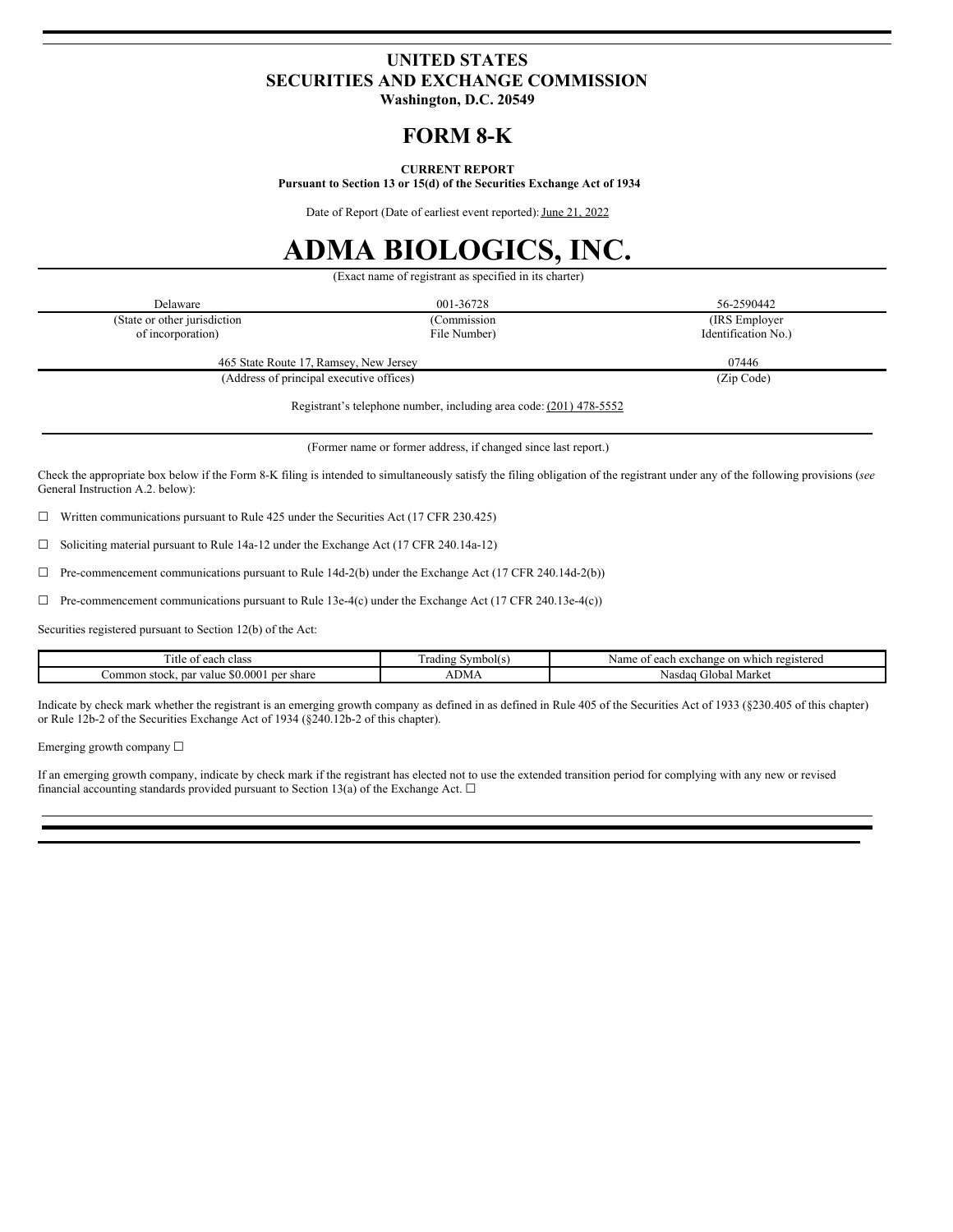#### Item 5.02 Departure of Directors or Certain Officers; Election of Directors; Appointment of Certain Officers; Compensatory Arrangements of Certain **Officers**

ADMA Biologics, Inc. (the "Company") held its 2022 Annual Meeting of Stockholders (the "Annual Meeting") on June 21, 2022. At the Annual Meeting, the stockholders of the Company approved the ADMA Biologics, Inc. 2022 Equity Compensation Plan (the "2022 Equity Plan").

The description of the 2022 Equity Plan set forth in the Company's definitive proxy statement, dated April 28, 2022 (the "Proxy Statement"), section entitled "The 2022 Equity Plan Proposal" beginning on page 29 of the Proxy Statement is incorporated herein by reference. A copy of the full text of the 2022 Equity Plan is filed as Exhibit 10.1 to this Current Report on Form 8-K and is incorporated herein by reference.

#### **Item 5.07 Submission of Matters to a Vote of Security Holders**

At the Annual Meeting, the following matters were submitted to a vote of stockholders:

- 1. The election of two (2) Class III directors to serve until the Company's 2025 Annual Meeting of Stockholders and until their successors are duly elected and qualified, or until their successors shall have been duly elected and qualified;
- 2. The approval of the 2022 Equity Plan;
- 3. The approval of the compensation of the Company's named executive officers, on an advisory basis; and
- 4. The ratification of the appointment of CohnReznick LLP as the Company's independent registered public accounting firm for the fiscal year ending December 31, 2022.

At the close of business on April 25, 2022, the record date for the determination of stockholders entitled to vote at the Annual Meeting, there were 196,091,777 shares of the Company's common stock outstanding and entitled to vote at the Annual Meeting. The holders of 140,309,294 shares of the Company's common stock were represented virtually or by proxy at the Annual Meeting, constituting a quorum.

At the Annual Meeting, (i) the two Class III directors were elected, (ii) the 2022 Equity Plan was approved, (iii) the compensation of the Company's named executive officers, on an advisory basis, was approved, and (iv) the appointment of the Company's independent registered public accounting firm for the fiscal year ending December 31, 2022 was ratified.

# **Proposal No. 1** — Election of the Class III Directors

The vote with respect to the election of each of the directors was as follows:

| <b>Nominees</b>            | For        | Withheld  | <b>Broker Non-Votes</b> |
|----------------------------|------------|-----------|-------------------------|
| Jerrold B. Grossman D.P.S. | 97.657.992 | 3,694,868 | 38.956.434              |
| Lawrence P. Guiheen        | 96.486.906 | 4,865,954 | 38,956,434              |

### **Proposal No. 2** — Approval of the 2022 Equity Plan

The vote with respect to the approval of the 2022 Equity Plan was as follows:

| For        | <b>Painst</b>               | Abstain           | Mon-Votes<br>Broker                         |
|------------|-----------------------------|-------------------|---------------------------------------------|
| 94,008,724 | $\cap$ $\subset$<br>AE<br>. | 107.882<br>200، ا | $\sqrt{2}$<br>ን0 ሰድ<br>$\sim$ $\sim$ $\sim$ |

#### **Proposal No. 3** — Approval of the Say-on-Pay Proposal

The vote with respect to the approval of the Company's named executive officers, on an advisory basis, was as follows:

| For        | <b>\gainst</b>     | Abstain  | <b>Non-Votes</b><br>Broker |
|------------|--------------------|----------|----------------------------|
| 94.938.796 | 22222<br>5.332.324 | .081.740 | 28956.434                  |

## **Proposal No. 4** — Ratification of the Appointment of Independent Registered Public Accounting Firm

The vote with respect to the ratification of the appointment of CohnReznick LLP as the Company's independent registered public accounting firm for the fiscal year ending December 31, 2022 was as follows:

|                  | For                                                | Against                                                                   | Abstain |
|------------------|----------------------------------------------------|---------------------------------------------------------------------------|---------|
|                  | 138,610,710                                        | 1,517,616                                                                 | 180,968 |
| <b>Item 9.01</b> | Exhibits.                                          |                                                                           |         |
| (d) Exhibits     |                                                    |                                                                           |         |
| Exhibit No.      | Description                                        |                                                                           |         |
| 10.1<br>104      | ADMA Biologics, Inc. 2022 Equity Compensation Plan | Cover Page Interactive Data File (embedded with the Inline XBRL document) |         |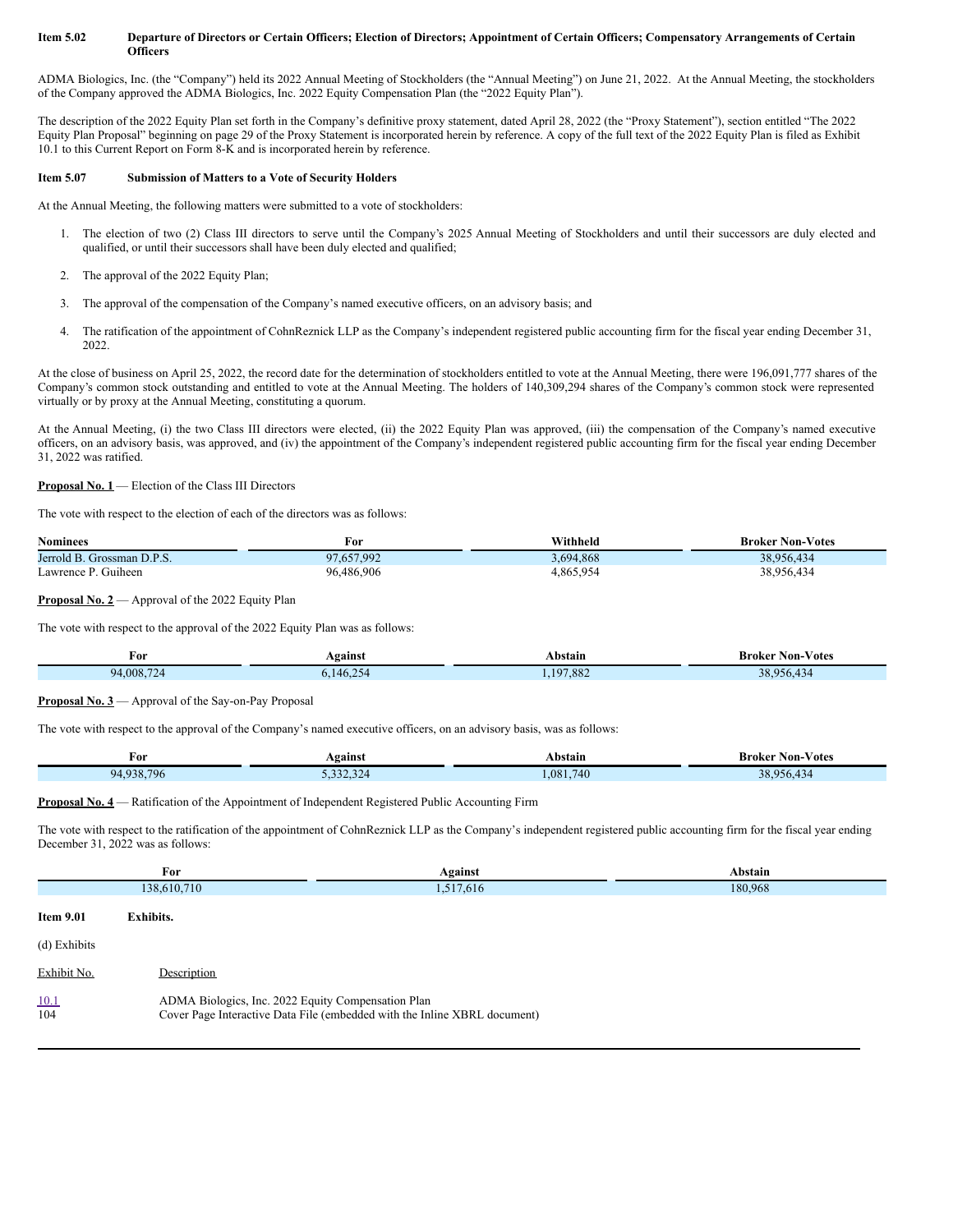# **SIGNATURE**

Pursuant to the requirements of the Securities Exchange Act of 1934, the registrant has duly caused this report to be signed on its behalf by the undersigned hereunto duly authorized.

# June 21, 2022 **ADMA Biologics, Inc.**

By: /s/ Brian Lenz

Name: Brian Lenz

Title: Executive Vice President and Chief Financial Officer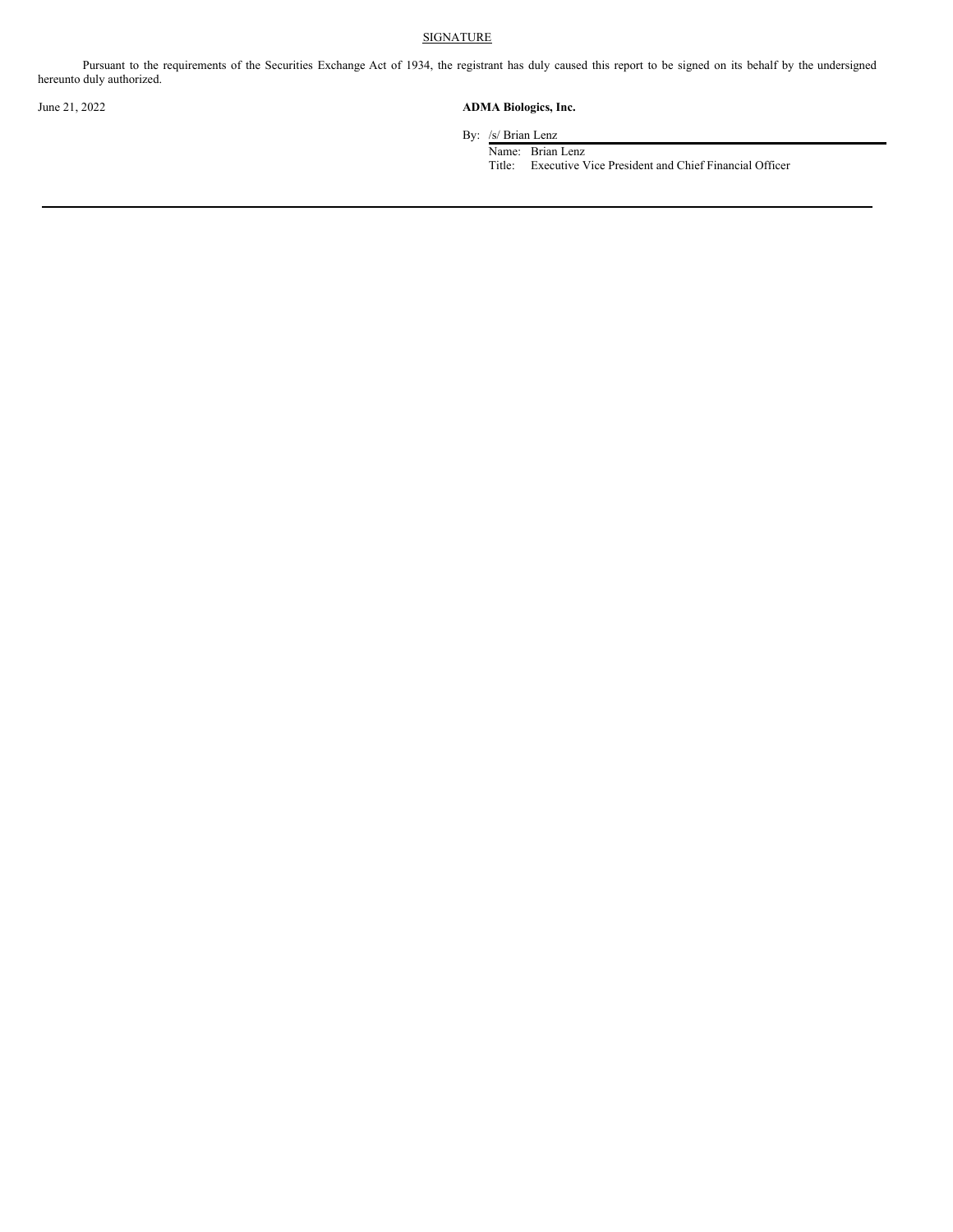**Exhibit 10.1**

**ADMA BIOLOGICS, INC.**

# **2022 EQUITY COMPENSATION PLAN**

**Effective June 21, 2022**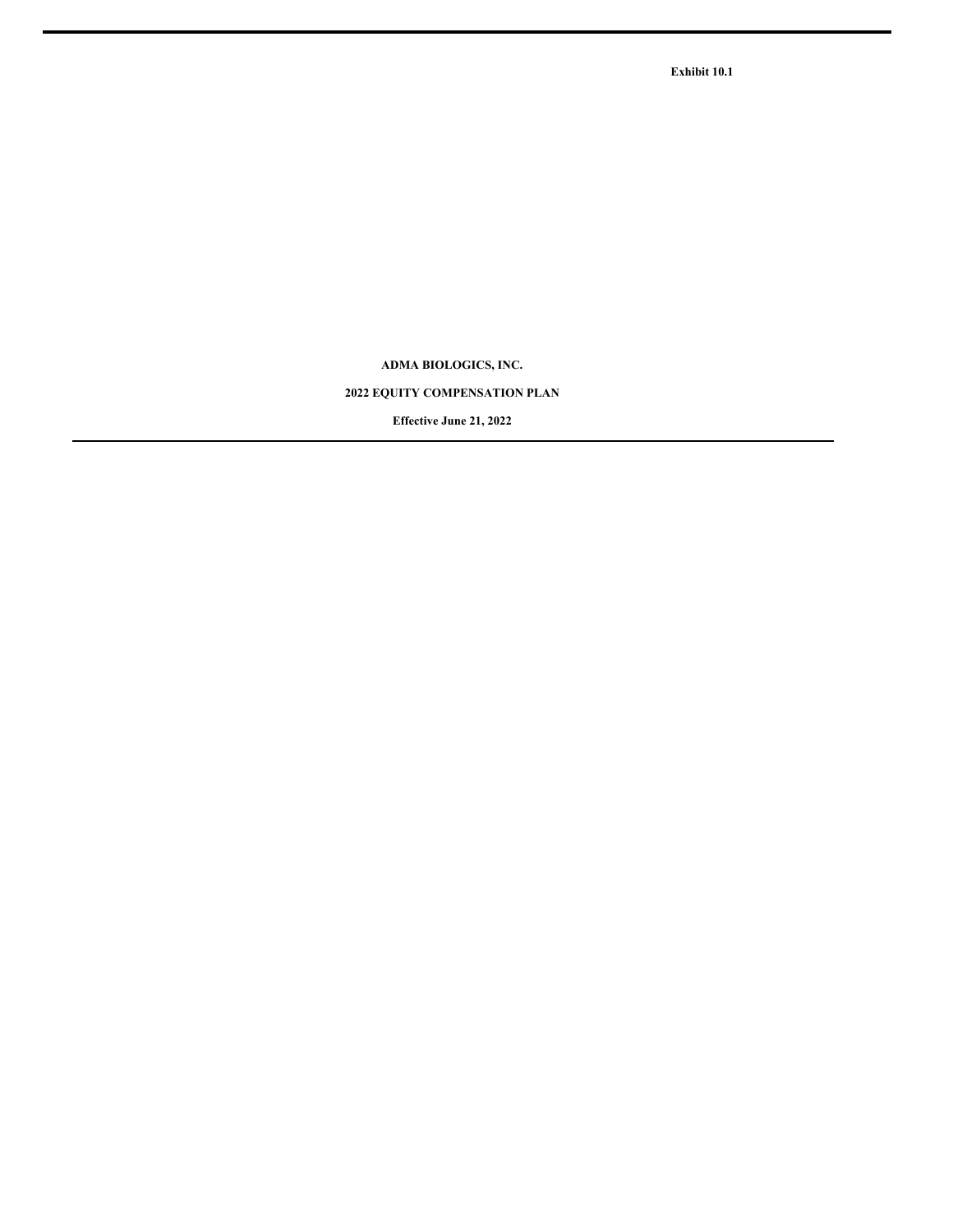The purpose of the ADMA Biologics, Inc. 2022 Equity Compensation Plan (the 'Plan'') is to provide employees of ADMA Biologics, Inc. (the "Company") and its Subsidiaries (as defined below), certain consultants and advisors who perform services for the Company or its Subsidiaries**,** and non-employee members of the Board of Directors of the Company with the opportunity to receive grants of incentive stock options, nonqualified stock options, stock appreciation rights, stock awards, stock units and other stock-based awards.

The Company believes that the Plan will encourage the participants to contribute materially to the growth of the Company, thereby benefitting the Company's stockholders, and will align the economic interests of the participants with those of the stockholders.

The Plan is a successor to the ADMA Biologics, Inc. 2014 Omnibus Incentive Compensation Plan, as amended and restated (the "Prior Plan"). No additional grants shall be made under the Prior Plan after the Effective Date. Outstanding grants under the Prior Plan shall continue in effect according to their terms, consistent with the applicable terms of the Prior Plan.

#### *Section 1. Definitions*

The following terms shall have the meanings set forth below for purposes of the Plan:

(a) "Award" shall mean an Option, SAR, Stock Award, Stock Unit or Other Stock-Based Award granted under the Plan.

(b) "Award Agreement" shall mean the written agreement or statement that sets forth the terms and conditions of an Award, including all amendments thereto. The Committee may provide for the use of electronic, internet or other non-paper Award Agreements and the use of electronic, internet or other non-paper means for the acceptance thereof and actions thereunder by the Participant.

(c) "Board" shall mean the Board of Directors of the Company.

(d) "Cause" shall have the meaning given to that term in any written employment agreement, offer letter, consulting agreement or severance agreement between the Employer and the Participant, or if no such agreement exists or if such term is not defined therein, and unless otherwise defined in the Award Agreement, "Cause" shall mean a finding by the Committee of conduct involving one or more of the following: (i) the substantial and continuing failure of the Participant, after notice thereof, to render services to the Company or its Subsidiaries in accordance with the terms or requirements of his or her employment, engagement as a Non-Employee Director or a Key Advisor; (ii) disloyalty, gross negligence, willful misconduct, dishonesty or breach of fiduciary duty to the Company or a Subsidiary; (iii) the commission of an act of embezzlement or fraud; (iv) deliberate disregard of the rules or policies of the Company or a Subsidiary which results in direct or indirect loss, damage or injury to the Company or a Subsidiary; (v) the unauthorized disclosure of any trade secret or confidential information of the Company or a Subsidiary; or (vi) the Participant's breach of any written non-competition, non-solicitation, invention assignment or confidentiality agreement between the Participant and the Company or any of its Subsidiaries.

- (e) "CEO" shall mean the Chief Executive Officer of the Company.
- (f) A "Change in Control" shall be deemed to have occurred if:

(i) the acquisition, directly or indirectly, by a "person" (within the meaning of Section 13(d)(3) of the Exchange Act) (a "Person") of beneficial ownership (within the meaning of Rule 13d-3 promulgated under the Exchange Act) of more than 50% of the combined voting power of the voting securities of the Company entitled to vote generally in the election of directors (the "Voting Securities"); provided, however, that the following acquisitions of Voting Securities shall not constitute a Change in Control: (A) any acquisition by or from the Company or any of its Subsidiaries, or by any employee benefit plan (or related trust) sponsored or maintained by the Company or any of its Subsidiaries, (B) any acquisition by any underwriter in any firm commitment underwriting of securities to be issued by the Company, or (C) any acquisition by any corporation (or other entity) if, immediately following such acquisition, 50% or more of the then outstanding shares of common stock (or other equity unit) of such corporation (or other entity) and the combined voting power of the then outstanding voting securities of such corporation (or other entity), are beneficially owned, directly or indirectly, by all or substantially all of the individuals or entities who, immediately prior to such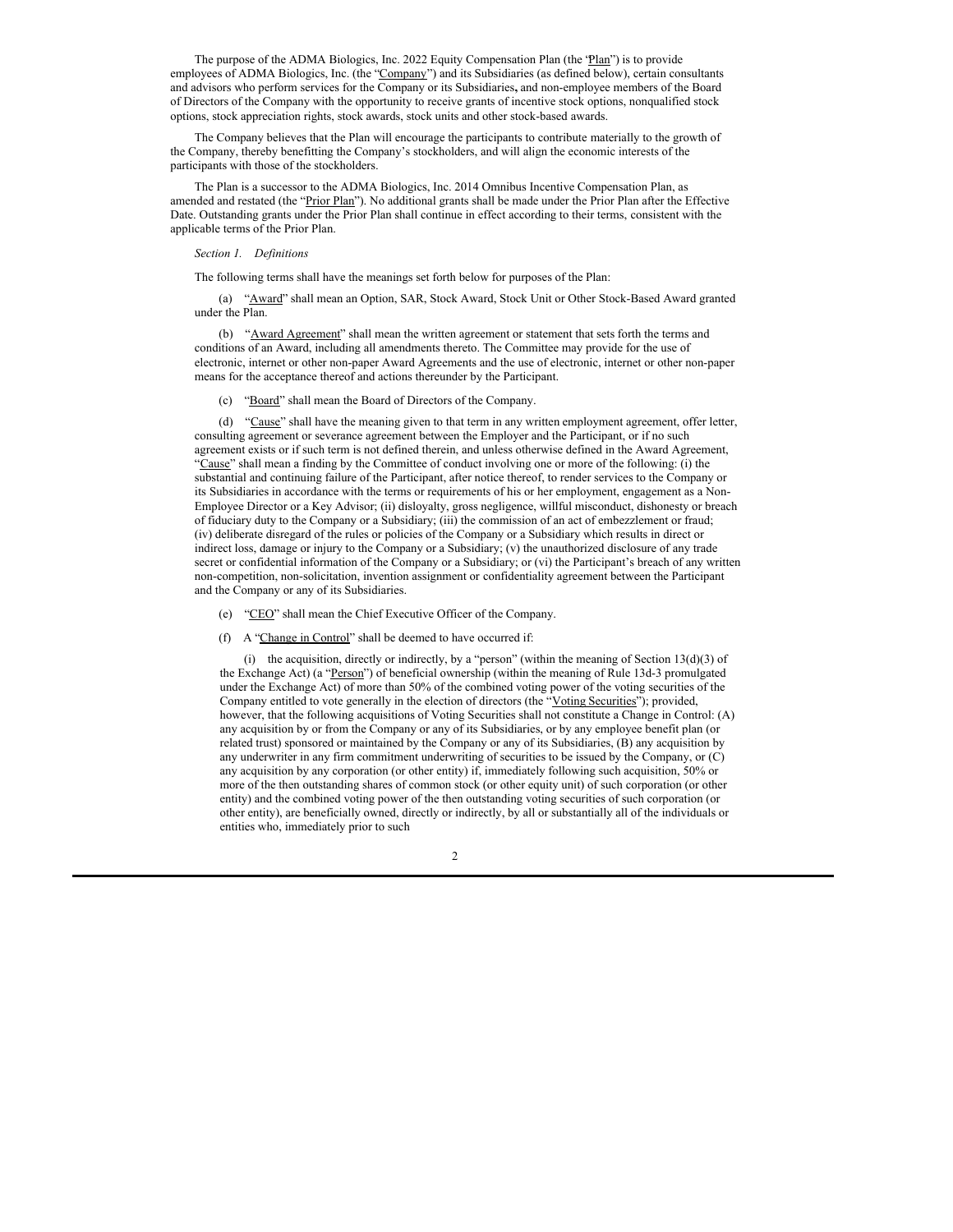acquisition, were the beneficial owners of the then outstanding shares of Common Stock and the Voting Securities in substantially the same proportions, respectively, as their ownership immediately prior to the acquisition of the shares of Common Stock and Voting Securities; or

(ii) the consummation of the sale or other disposition of all or substantially all of the assets of the Company, other than to a Subsidiary of the Company or to a holding company of which the Company is a direct or indirect wholly owned subsidiary prior to such transaction; or

(iii) the consummation of a reorganization, merger or consolidation of the Company, other than a reorganization, merger or consolidation, which would result in the Voting Securities outstanding immediately prior to the transaction continuing to represent (whether by remaining outstanding or by being converted to voting securities of the surviving entity) 50% or more of the Voting Securities or the voting power of the voting securities of such surviving entity outstanding immediately after such transaction; or

(iv) the consummation of a plan of complete liquidation of the Company.

Notwithstanding the foregoing, if an Award constitutes deferred compensation subject to section 409A of the Code and the Award provides for payment upon a Change in Control, then, for purposes of such payment provisions, no Change in Control shall be deemed to have occurred upon an event described in items (i) – (iv) above unless the event would also constitute a change in ownership or effective control of, or a change in the ownership of a substantial portion of the assets of, the Company under section 409A of the Code.

(g) "Code" shall mean the Internal Revenue Code of 1986, as amended, and the regulations promulgated thereunder.

(h) "Committee" shall mean the Compensation Committee of the Board or another committee appointed by the Board to administer the Plan. The Committee shall also consist of directors who are "non-employee directors" as defined under Rule 16b-3 promulgated under the Exchange Act and "independent directors," as determined in accordance with the independence standards established by the stock exchange on which the Common Stock is at the time primarily traded.

(i) "Common Stock" shall mean common stock, without par value, of the Company.

(j) "Company" shall mean ADMA Biologics, Inc. and shall include its successors.

(k) "Disability" or "Disabled" shall mean, with respect to a Participant, unless otherwise set forth in the Award Agreement or other agreement between the Employer and the Participant that otherwise defines "disability", that the Participant has been determined to be (1) disabled and entitled to receive benefits under the applicable Employer's long-term disability plan and (2) disabled under Treasury Regulation Section 1.409A 3(i)(4) or its successor. The date on which a Participant shall be deemed to have incurred a Disability shall be the first date both requirements are satisfied as determined by the Committee or its designee.

(l) "Dividend Equivalent" shall mean an amount determined by multiplying the number of shares of Common Stock subject to a Stock Unit or Other Stock-Based Award by the per-share cash dividend paid by the Company on its outstanding Common Stock, or the per-share Fair Market Value of any dividend paid on its outstanding Common Stock in consideration other than cash. If interest is credited on accumulated divided equivalents, the term "Dividend Equivalent" shall include the accrued interest.

(m) "Effective Date" shall mean June 21, 2022, subject to approval by the Company's stockholders.

(n) "Employee" shall mean an employee of the Employer (including an officer or director who is also an employee), but excluding any person who is classified by the Employer as a "contractor" or "consultant," no matter how characterized by the Internal Revenue Service, other governmental agency or a court. Any change of characterization of an individual by the Internal Revenue Service or any court or government agency shall have no effect upon the classification of an individual as an Employee for purposes of this Plan, unless the Committee determines otherwise.

(o) "Employed by, or providing service to, the Employer" shall mean employment or service as an Employee, Key Advisor or member of the Board (so that, for purposes of exercising Options and SARs and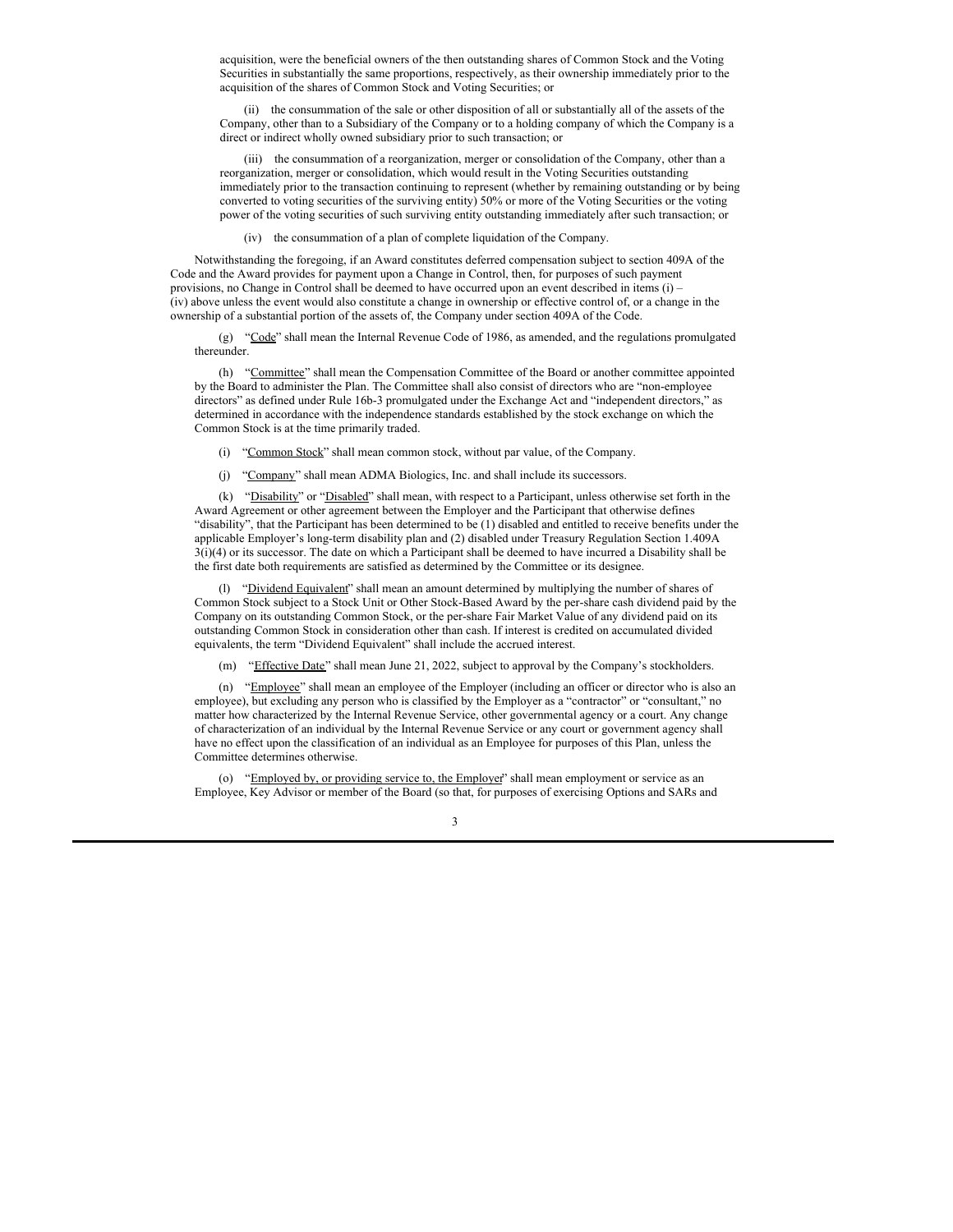satisfying conditions with respect to Stock Awards, Stock Units and Other Stock-Based Awards, a Participant shall not be considered to have terminated employment or service until the Participant ceases to be an Employee, Key Advisor or member of the Board), unless the Committee determines otherwise. If a Participant's relationship is with a Subsidiary of the Company and that entity ceases to be a Subsidiary of the Company, the Participant will be deemed to cease employment or service when the entity ceases to be a Subsidiary of the Company, unless the Participant transfers employment or service to an Employer.

- (p) "Employer" shall mean the Company and its Subsidiaries.
- (q) "Exchange Act" shall mean the Securities Exchange Act of 1934, as amended.

(r) "Exercise Price" shall mean the per share price at which shares of Common Stock may be purchased under an Option, as designated by the Committee.

(s) "Fair Market Value" shall mean:

(i) If the Common Stock is publicly traded, the Fair Market Value per share shall be determined as follows: (A) if the principal trading market for the Common Stock is a national securities exchange, the closing sales price during regular trading hours on the relevant date or, if there were no trades on that date, the latest preceding date upon which a sale was reported, or (B) if the Common Stock is not principally traded on any such exchange, the last reported sale price of a share of Common Stock during regular trading hours on the relevant date, as reported by the OTC Bulletin Board;

(ii) If the Common Stock is not publicly traded or, if publicly traded, is not subject to reported transactions as set forth above, the Fair Market Value per share shall be determined by the Committee through any reasonable valuation method authorized under the Code.

(t) "Incentive Stock Option" shall mean an Option that is intended to meet the requirements of an incentive stock option under section 422 of the Code.

(u) "Key Advisor" shall mean a consultant or advisor of the Employer.

(v) "Non-Employee Director" shall mean a member of the Board who is not an Employee.

(w) "Nonqualified Stock Option" shall mean an Option that is not intended to be taxed as an incentive stock option under section 422 of the Code.

(x) "Option" shall mean an option to purchase shares of Common Stock, as described in Section 6.

(y) "Other Stock-Based Award" shall mean any Award based on, measured by or payable in Common Stock (other than an Option, Stock Unit, Stock Award, or SAR), as described in Section 10.

(z) "Participant" shall mean an Employee, Key Advisor or Non-Employee Director designated by the Committee to participate in the Plan.

(aa) "Performance Objectives" shall mean the performance objectives established in the sole discretion of the Committee for Participants who are eligible to receive Awards under the Plan. Performance Objectives may be described in terms of Company-wide objectives or objectives that are related to the performance of the individual Participant or the Subsidiary, division, department or function within the Company or one of its Subsidiaries in which the Participant is employed. Performance Objectives may be measured on an absolute or relative basis. Relative performance may be measured by a group of peer companies or by a financial market index. Any Performance Objectives may include, but is not limited to: cash flow; cash flow from operations; earnings (including, but not limited to, gross earnings, operating earnings, earnings before interest and taxes. earnings before interest, taxes, depreciation and amortization, adjusted earnings before interest, taxes, depreciation and amortization); earnings per share, diluted or basic; earnings per share from continuing operations; net asset turnover; inventory turnover; bookings; backlog; capital expenditures; debt; debt reduction; working capital; return on investment; return on sales; net or gross sales; market share; economic value added; cost of capital; change in assets; expense reduction levels; productivity; delivery performance; safety record; stock price; return on equity; total stockholder return;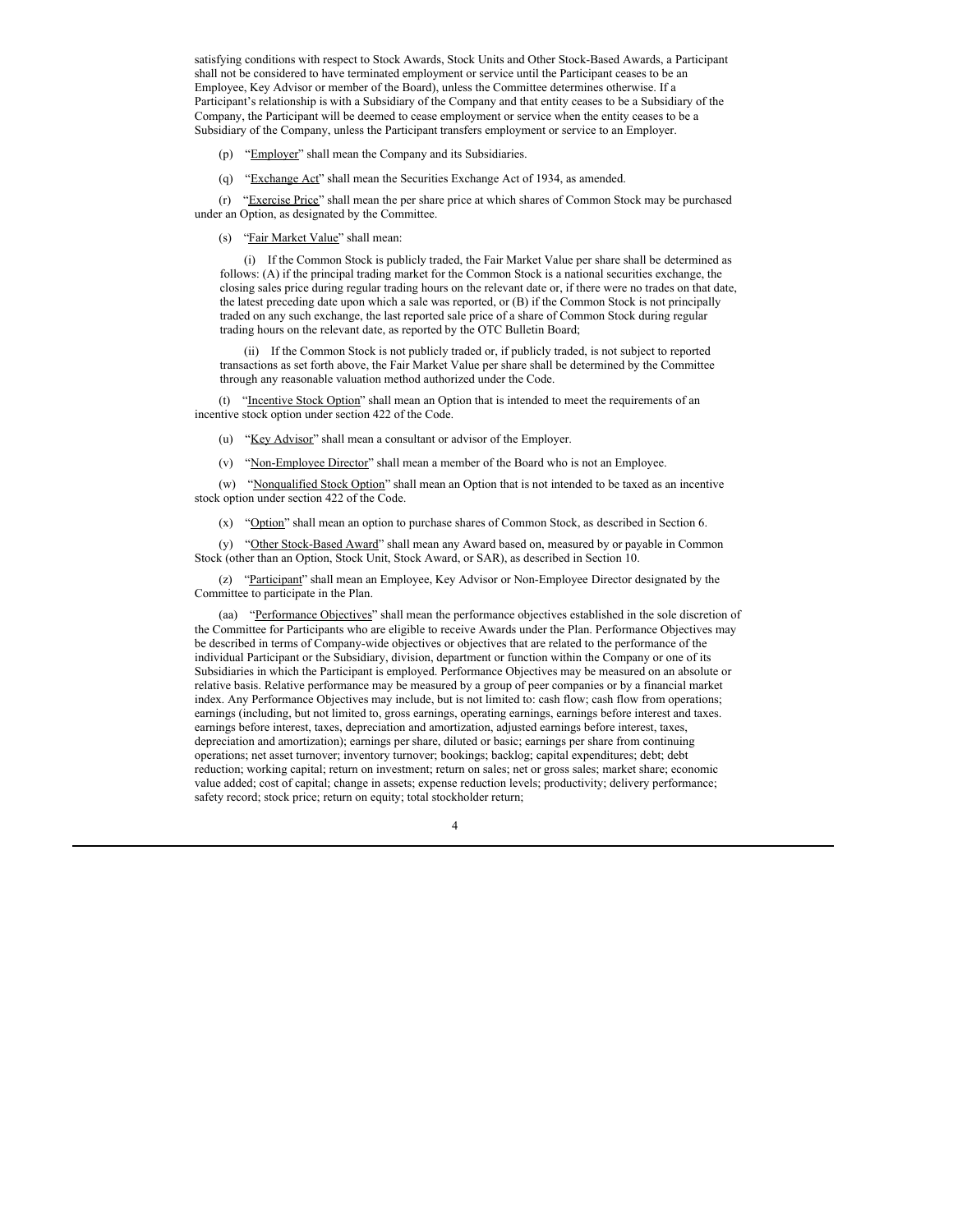return on capital; return on assets or net assets; revenue; income or net income; gross income, operating income or net operating income; operating profit or net operating profit; gross margin, operating margin or profit margin; completion of acquisitions, business expansion, product diversification, new or expanded market penetration, and market share.

(bb) "Plan" shall mean this ADMA Biologics, Inc. 2022 Equity Compensation Plan, as in effect from time to time.

- (cc) "Restriction Period" shall have the meaning given that term in Section 7(a).
- (dd) "SAR" shall mean a stock appreciation right, as described in Section 9.
- (ee) "Stock Award" shall mean an award of Common Stock, as described in Section 7.

(ff) "Stock Unit" shall mean an award of a phantom unit representing a share of Common Stock, as described in Section 8.

(gg) "Subsidiary" or "Subsidiaries" shall mean a corporation or other entity of which 50% or more of the Voting Securities or 50% or more of the equity interests is owned, directly or indirectly, by the Company.

(hh) "Substitute Awards" shall have the meaning given that term in Section 4(c).

*Section 2. Administration*

(a) Committee. The Plan shall be administered and interpreted by the Committee; provided. The Committee may delegate authority to one or more subcommittees, as it deems appropriate. Subject to compliance with applicable law and the applicable stock exchange rules, the Board, in its discretion, may perform any action of the Committee hereunder. To the extent that the Board, the Committee, a subcommittee or the CEO, as described below, administers the Plan, references in the Plan to the "Committee" shall be deemed to refer to the Board, the Committee or such subcommittee or the CEO.

(b) Delegation to CEO. Subject to compliance with applicable law and applicable stock exchange requirements, the Committee may delegate all or part of its authority and power to the CEO, as it deems appropriate, with respect to Awards to Employees or Key Advisors who are not executive officers or directors under section 16 of the Exchange Act.

(c) Committee Authority. The Committee shall have the sole authority to (i) determine the individuals to whom Awards shall be made under the Plan, (ii) determine the type, size, terms and conditions of the Awards to be made to each such individual, (iii) determine the time when the Awards will be made and the duration of any applicable exercise or restriction period, including the criteria for exercisability and the acceleration of exercisability, (iv) amend the terms of any previously issued Award, subject to the provisions of Section 17 below, and (v) deal with any other matters arising under the Plan.

(d) Committee Determinations. The Committee shall have full power and express discretionary authority to administer and interpret the Plan, to make factual determinations and to adopt or amend such rules, regulations, agreements and instruments for implementing the Plan and for the conduct of its business as it deems necessary or advisable, in its sole discretion. The Committee's interpretations of the Plan and all determinations made by the Committee pursuant to the powers vested in it hereunder shall be conclusive and binding on all persons having any interest in the Plan or in any awards granted hereunder. All powers of the Committee shall be executed in its sole discretion, in the best interest of the Company, not as a fiduciary, and in keeping with the objectives of the Plan and need not be uniform as to similarly situated individuals.

(e) Indemnification. No member of the Committee or the Board, and no Employee of the Company shall be liable for any act or failure to act with respect to the Plan, except in circumstances involving his or her bad faith or willful misconduct, or for any act or failure to act hereunder by any other member of the Committee or Employee or by any agent to whom duties in connection with the administration of this Plan have been delegated. The Company shall indemnify members of the Committee and the Board and any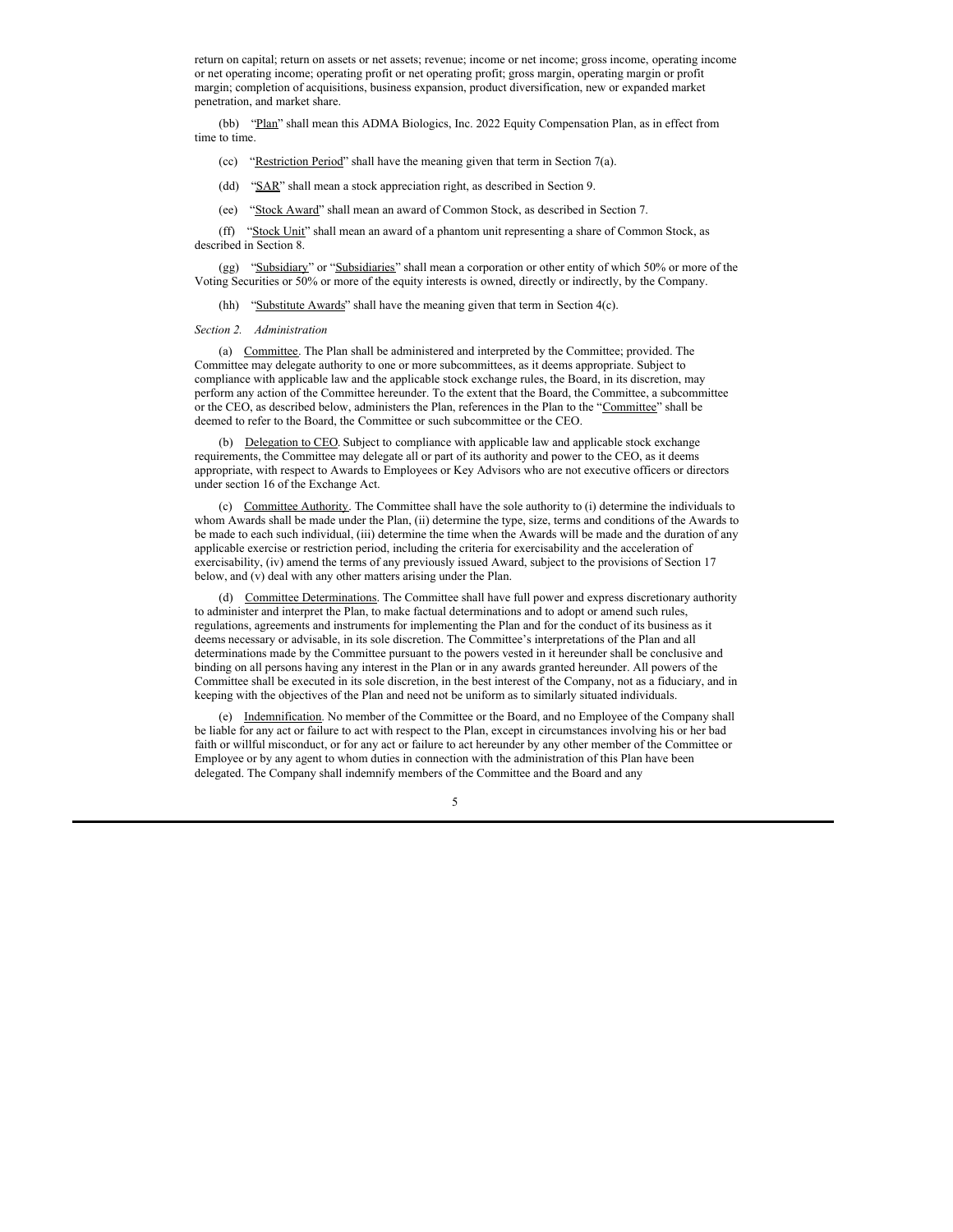agent of the Committee or the Board who is an Employee of the Company or a Subsidiary against any and all liabilities or expenses to which they may be subjected by reason of any act or failure to act with respect to their duties on behalf of the Plan, except in circumstances involving such person's bad faith or willful misconduct.

#### *Section 3. Awards*.

(a) General. Awards under the Plan may consist of Options as described in Section 6, Stock Awards as described in Section 7, Stock Units as described in Section 8, SARs as described in Section 9 and Other Stock-Based Awards as described in Section 10. All Awards shall be subject to the terms and conditions set forth herein and to such other terms and conditions consistent with this Plan as the Committee deems appropriate and as are specified in writing by the Committee to the individual in the Award Agreement. All Awards shall be made conditional upon the Participant's acknowledgement, in writing or by acceptance of the Award, that all decisions and determinations of the Committee shall be final and binding on the Participant, his or her beneficiaries and any other person having or claiming an interest under such Award. Awards under a particular Section of the Plan need not be uniform as among the Participants. Notwithstanding anything to the contrary herein, any dividends or Dividend Equivalents granted in connection with Awards under the Plan shall vest and be paid only if and to the extent the underlying Awards vest and are paid.

(b) Minimum Vesting. Notwithstanding any other provision of the Plan to the contrary, Awards granted under the Plan shall not vest over a period of less than one year from the date on which the Award is granted; provided that the following Awards shall not be subject to the foregoing minimum vesting requirement: any (i) Substitute Awards, (ii) Awards to Non-Employee Directors that vest on the earlier of the one-year anniversary of the date of grant and the next annual meeting of stockholders that is at least 50 weeks after the immediately preceding year's annual meeting, and (iii) any additional Awards that the Committee may grant, up to a maximum of five percent (5%) of the available share reserve authorized for issuance under the Plan, subject to adjustments made in accordance with Section 4(e) below; provided, further, that the Committee may authorize acceleration of vesting of such Awards in the event of the Participant's death or Disability, or the occurrence of a Change in Control as provided in Section 12.

#### *Section 4. Shares Subject to the Plan*

(a) Shares Authorized. Subject to adjustment as described in Section  $4(e)$  below, the maximum aggregate number of shares of Common Stock that may be issued or transferred under the Plan with respect to Awards shall be (i) 18,000,000 shares of Common Stock, plus (ii) up to 5,749,620 shares of Common Stock, which is the number of Shares that remained available for grants under the Prior Plan as of April 25, 2022 (which shall be reduced to reflect any awards granted under the Prior Plan between April 25, 2022 and the Effective Date). In addition, any shares of Common Stock subject to outstanding grants under the Prior Plan that terminate, expire or are canceled, forfeited, exchanged or surrendered without having been exercised, vested or paid under the Prior Plan after the Effective Date, shall be available for issuance under this Plan. The aggregate number of shares of Common Stock that may be issued or transferred under the Plan pursuant to Incentive Stock Options on and after the Effective Date shall not exceed 18,000,000.

(b) Source of Shares; Share Counting. Shares issued or transferred under the Plan may be authorized but unissued shares of Common Stock or reacquired shares of Common Stock, including shares purchased by the Company on the open market for purposes of the Plan. If (i) Options or SARs granted under the Plan, expire or are canceled, forfeited, exchanged or surrendered without having been exercised, or if any Stock Awards, Stock Units or Other Stock-Based Awards are forfeited, terminated or otherwise not paid in full, the shares subject to such Awards shall again be available for purposes of the Plan and (ii) after the Effective Date, options or stock appreciation rights granted under the Prior Plan, expire or are canceled, forfeited, exchanged or surrendered without having been exercised, or if any stock awards, stock units or other stock-based awards are forfeited, terminated or otherwise not paid in full, the shares subject to such Awards shall again be available for purposes of the Plan. If shares of Common Stock otherwise issuable under the Plan are surrendered in payment of the Exercise Price of an Option granted under the Plan or an option granted under the Prior Plan, then the number of shares of Common Stock available for issuance under the Plan shall be reduced only by the net number of shares actually issued by the Company upon such exercise and not by the gross number of shares as to which such option is exercised. Upon the exercise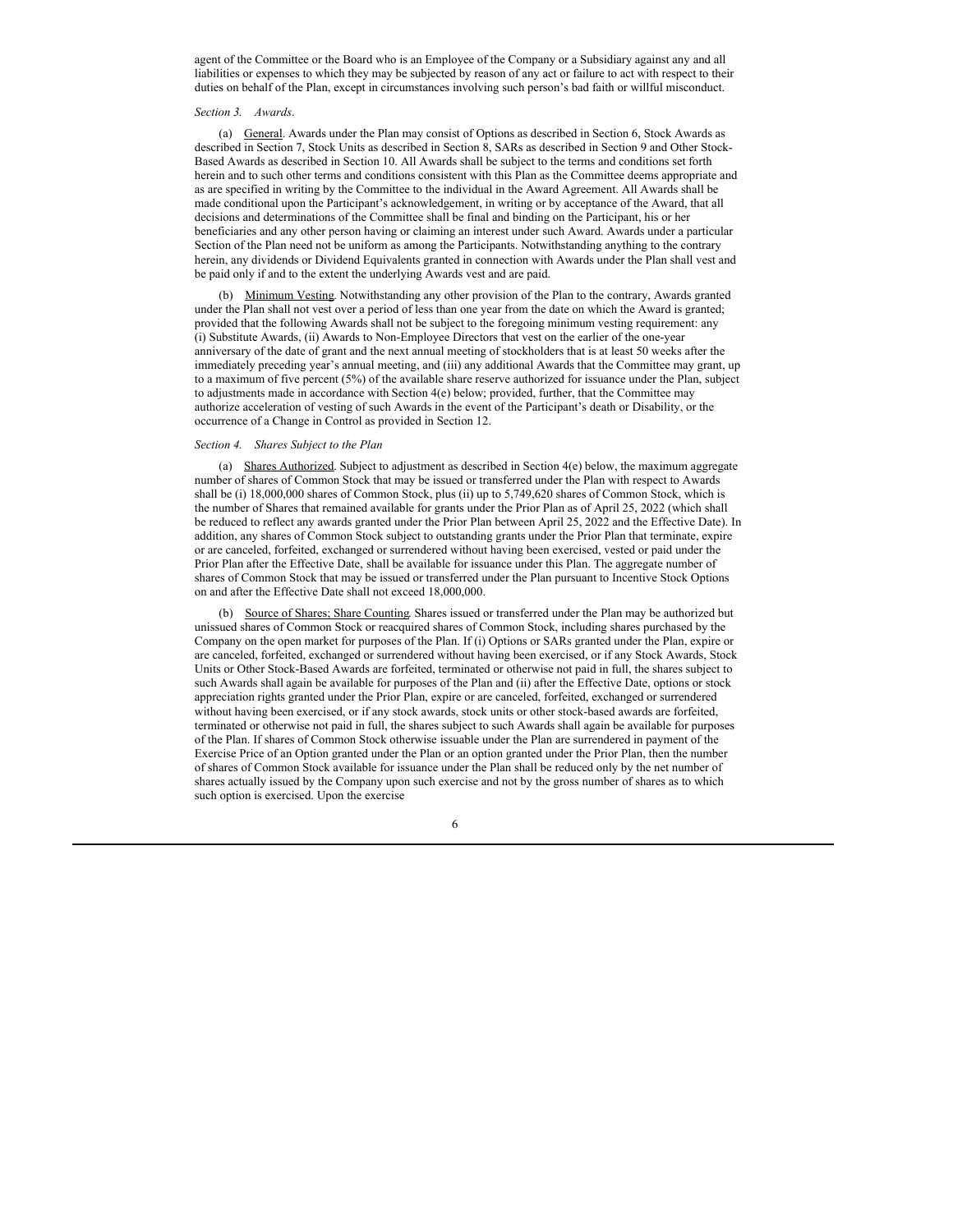of any SAR under the Plan or stock appreciation rights under the Prior Plan, the number of shares of Common Stock available for issuance under the Plan shall be reduced by only by the net number of shares actually issued by the Company upon such exercise. If shares of Common Stock otherwise issuable under the Plan are withheld by the Company in satisfaction of the withholding taxes incurred in connection with the issuance, vesting or exercise of any Award made under the Plan or award made under the Prior Plan or the issuance of Common Stock thereunder, then the number of shares of Common Stock available for issuance under the Plan shall be reduced by the net number of shares issued, vested or exercised under such award, calculated in each instance after payment of such share withholding. To the extent any Awards made under the Plan or awards made under the Prior Plan are paid in cash, and not in shares of Common Stock, any shares previously subject to such awards shall again be available for issuance or transfer under the Plan. For the avoidance of doubt, if shares are repurchased by the Company on the open market with the proceeds of the Exercise Price of Options granted under the Plan or the proceeds of the exercise price of options granted under the Prior Plan, such shares may not again be made available for issuance under the Plan.

(c) Substitute Awards. Shares issued or transferred under Awards made pursuant to an assumption, substitution or exchange for previously granted awards of a company acquired by the Company in a transaction ("Substitute Awards") shall not reduce the number of shares of Common Stock available under the Plan and available shares under a stockholder approved plan of an acquired company (as appropriately adjusted to reflect the transaction) may be used for Awards under the Plan and shall not reduce the Plan's share reserve (subject to applicable stock exchange listing and Code requirements).

(d) Limitations. Subject to adjustment as described in Section 4(e) below, the following Award limitations shall apply:

(i) For Options, SARs, Stock Awards, Stock Units and Other Stock-Based Awards (whether payable in Common Stock, cash or a combination of the two), the maximum number of shares of Common Stock for which such Awards may be made to any Employee or Key Advisor in any calendar year shall not exceed 5,000,000 shares of Common Stock in the aggregate.

(ii) the maximum aggregate grant date value of shares of Common Stock subject to Awards granted to any Non-Employee Director during any calendar year for services rendered as a Non-Employee Director, taken together with any cash fees earned by such Non-Employee Director for services rendered as a Non-Employee Director during the calendar year, shall not exceed \$500,000 in total value. For purposes of this limit, the value of such Awards shall be calculated based on the grant date fair value of such Awards for financial reporting purposes.

(e) Adjustments. If there is any change in the number or kind of shares of Common Stock outstanding by reason of (i) a stock dividend, spinoff, recapitalization, stock split, reverse stock split or combination or exchange of shares, (ii) a merger, reorganization or consolidation, (iii) a reclassification or change in par value, or (iv) any other extraordinary or unusual event affecting the outstanding Common Stock as a class without the Company's receipt of consideration, or if the value of outstanding shares of Common Stock is substantially reduced as a result of a spinoff or the Company's payment of an extraordinary dividend or distribution, the maximum number and kind of shares of Common Stock available for issuance under the Plan, the maximum number and kind of shares of Common Stock for which any individual may receive Awards in any year, the kind and number of shares covered by outstanding Awards, the kind and number of shares issued and to be issued under the Plan, and the price per share or the applicable market value of such Awards shall be equitably adjusted by the Committee to reflect any increase or decrease in the number of, or change in the kind or value of, the issued shares of Common Stock to preclude, to the extent practicable, the enlargement or dilution of rights and benefits under the Plan and such outstanding Awards; provided, however, that any fractional shares resulting from such adjustment shall be eliminated. In addition, in the event of a Change in Control, the provisions of Section 12 of the Plan shall apply. Any adjustments to outstanding Awards shall be consistent with section 409A or 424 of the Code, to the extent applicable. The adjustments of Awards under this Section 4(e) shall include adjustment of shares, Exercise Price of Options, base amount of SARs, Performance Objectives or other terms and conditions, as the Committee deems appropriate. The Committee shall have the sole discretion and authority to determine what appropriate adjustments shall be made and any adjustments determined by the Committee shall be final, binding and conclusive.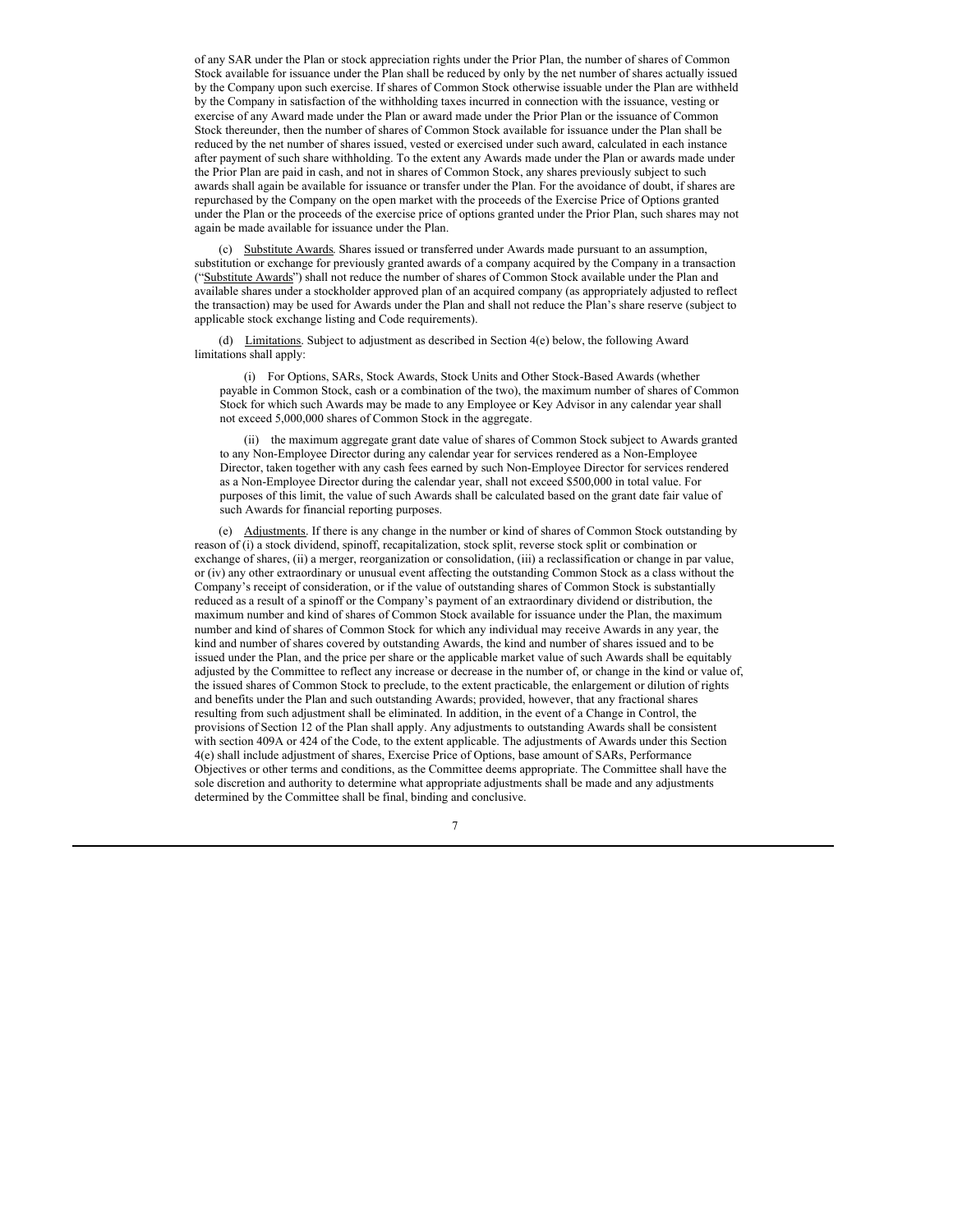#### <span id="page-10-0"></span>*Section 5. Eligibility for Participation*

(a) Eligible Persons. All Employees and Non-Employee Directors shall be eligible to participate in the Plan. Key Advisors shall be eligible to participate in the Plan if the Key Advisors render bona fide services to the Employer, the services are not in connection with the offer and sale of securities in a capital-raising transaction and the Key Advisors do not directly or indirectly promote or maintain a market for the Company's **securities** 

(b) Selection of Participants. The Committee shall select the Employees, Non-Employee Directors and Key Advisors to receive Awards and shall determine the number of shares of Common Stock subject to a particular Award in such manner as the Committee determines.

#### *Section 6. Options*

The Committee may grant Options to an Employee, Non-Employee Director or Key Advisor upon such terms as the Committee deems appropriate. The following provisions are applicable to Options:

(a) Number of Shares. The Committee shall determine the number of shares of Common Stock that will be subject to each Award of Options to Employees, Non-Employee Directors and Key Advisors.

#### (b) Grant of Options and Exercise Price.

(i) The Committee may grant Options in accordance with the terms and conditions set forth herein. Incentive Stock Options may be granted only to employees of the Company or its parent or subsidiary corporation, as defined in section 424 of the Code. Nonqualified Stock Options may be granted to Employees, Non-Employee Directors and Key Advisors.

(ii) The Exercise Price of Common Stock subject to an Option shall be determined by the Committee and shall be equal to or greater than the Fair Market Value of a share of Common Stock on the date the Option is granted. However, an Incentive Stock Option may not be granted to an Employee who, at the time of grant, owns stock possessing more than 10% of the total combined voting power of all classes of stock of the Company, or any parent or subsidiary corporation of the Company, as defined in section 424 of the Code, unless the Exercise Price per share is not less than 110% of the Fair Market Value of a share of Common Stock on the date of grant.

(c) Option Term. The Committee shall determine the term of each Option. The term of any Option shall not exceed ten years from the date of grant. However, an Incentive Stock Option that is granted to an Employee who, at the time of grant, owns stock possessing more than 10% of the total combined voting power of all classes of stock of the Company, or any parent or subsidiary corporation of the Company, as defined in section 424 of the Code, may not have a term that exceeds five years from the date of grant. Notwithstanding the foregoing, in the event that on the last business day of the term of an Option (other than an Incentive Stock Option), the exercise of the Option is prohibited by applicable law, including a prohibition on purchases or sales of Common Stock under the Company's insider trading policy, the term of the Option shall be extended for a period of 30 days following the end of the legal prohibition, unless the Committee determines otherwise and consistent with Section 409A of the Code.

(d) Exercisability of Options. Options shall become exercisable in accordance with such terms and conditions, consistent with the Plan, as may be determined by the Committee and specified in the Award Agreement. Subject to the limitations set forth in Section 12, the Committee may accelerate the exercisability of any or all outstanding Options at any time for any reason.

(e) Awards to Non-Exempt Employees. Unless the Committee determines otherwise, Options granted to persons who are non-exempt employees under the Fair Labor Standards Act of 1938, as amended, may not be exercisable for at least six months after the date of grant (except that such Options may become exercisable, as determined by the Committee, upon the Participant's death, Disability or retirement, or other circumstances permitted by applicable regulations).

(f) Termination of Employment or Service. Except as provided in the Award Agreement, an Option may only be exercised while the Participant is employed by, or providing services to, the Employer. The Committee shall determine in the Award Agreement under what circumstances and during what time periods a Participant may exercise an Option after termination of employment or service.

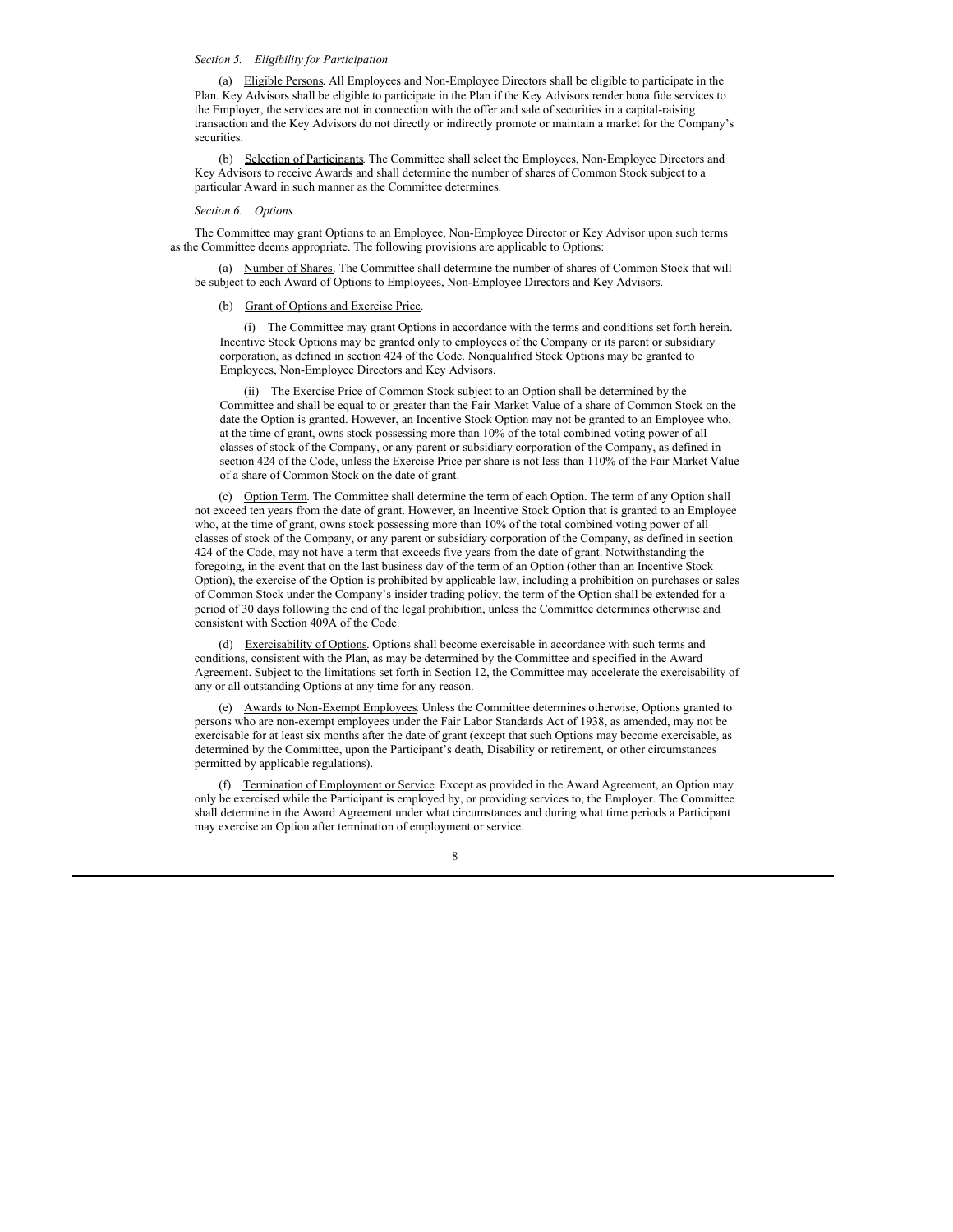(g) Exercise of Options. A Participant may exercise an Option that has become exercisable, in whole or in part, by delivering a notice of exercise to the Company. The Participant shall pay the Exercise Price for an Option as specified by the Committee (i) in cash, by check or by wire transfer, (ii) unless the Committee determines otherwise, by delivering shares of Common Stock owned by the Participant and having a Fair Market Value on the date of exercise at least equal to the Exercise Price or by attestation (on a form prescribed by the Committee) to ownership of shares of Common Stock having a Fair Market Value on the date of exercise at least equal to the Exercise Price, (iii) by payment through a broker in accordance with procedures permitted by Regulation T of the Federal Reserve Board, (iv) if permitted by the Committee, by withholding shares of Common Stock subject to the exercisable Option, which have a Fair Market Value on the date of exercise equal to the Exercise Price, or (v) by such other method as the Committee may approve. Shares of Common Stock used to exercise an Option shall have been held by the Participant for the requisite period of time necessary to avoid adverse accounting consequences to the Company with respect to the Option, unless the Committee determines otherwise. Payment for the shares to be issued or transferred pursuant to the Option, and any required withholding taxes, must be received by the Company by the time specified by the Committee depending on the type of payment being made, but in all cases prior to the issuance or transfer of such shares.

(h) Limits on Incentive Stock Options. Each Incentive Stock Option shall provide that, if the aggregate Fair Market Value of the Common Stock on the date of the grant with respect to which Incentive Stock Options are exercisable for the first time by a Participant during any calendar year, under the Plan or any other stock option plan of the Company or a parent or Subsidiary, exceeds \$100,000, then the Option, as to the excess, shall be treated as a Nonqualified Stock Option.

#### *Section 7. Stock Awards*

The Committee may issue or transfer shares of Common Stock to an Employee, Non-Employee Director or Key Advisor under a Stock Award, upon such terms as the Committee deems appropriate. The following provisions are applicable to Stock Awards:

(a) General Requirements. Shares of Common Stock issued pursuant to Stock Awards may be issued for consideration or for no consideration, and subject to restrictions or no restrictions, as determined by the Committee. The Committee may, but shall not be required to, establish conditions under which restrictions on Stock Awards shall lapse over a period of time or according to such other criteria as the Committee deems appropriate, including, without limitation, restrictions based upon the achievement of specific Performance Objectives. The period of time during which the Stock Awards will remain subject to restrictions will be designated in the Award Agreement as the "Restriction Period."

(b) Number of Shares. The Committee shall determine the number of shares of Common Stock to be issued or transferred pursuant to a Stock Award and the restrictions applicable to such shares.

(c) Requirement of Employment or Service. If the Participant ceases to be employed by, or provide service to, the Employer during a period designated in the Award Agreement as the Restriction Period, or if other specified conditions are not met, the Stock Award shall terminate as to all shares covered by the Award as to which the restrictions have not lapsed, and those shares of Common Stock must be immediately returned to the Company. The Committee may, however, provide for complete or partial exceptions to this requirement as it deems appropriate.

(d) Restrictions on Transfer and Legend on Stock Certificate. During the Restriction Period, a Participant may not sell, assign, transfer, pledge or otherwise dispose of the shares of a Stock Award except under Section 15 below. Unless otherwise determined by the Committee, the Company will retain possession of certificates for shares of Stock Awards until all restrictions on such shares have lapsed. Each certificate for a Stock Award, unless held by the Company, shall contain a legend giving appropriate notice of the restrictions in the Award. The Participant shall be entitled to have the legend removed from the stock certificate covering the shares subject to restrictions when all restrictions on such shares have lapsed. The Committee may determine that the Company will not issue certificates for Stock Awards until all restrictions on such shares have lapsed, or the Company may issue non-certificated shares.

(e) Right to Vote and to Receive Dividends. Unless the Committee determines otherwise, during the Restriction Period, the Participant shall have the right to vote shares of Stock Awards and to receive any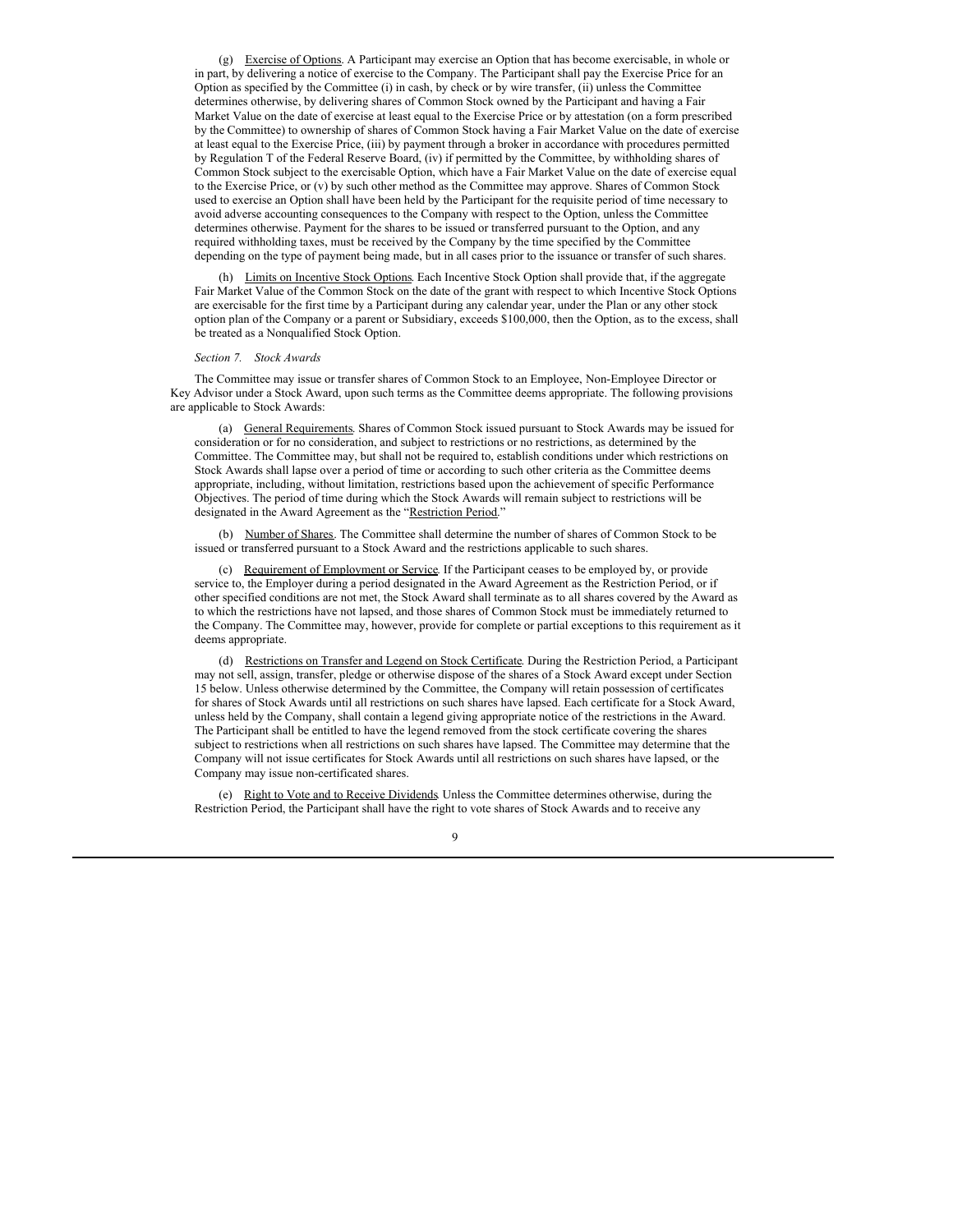dividends or other distributions paid on such shares, subject to any vesting and other restrictions deemed appropriate by the Committee, including, without limitation, the achievement of specific Performance Objectives; provided, however, that dividends shall vest and be paid only if and to the extent that the underlying Stock Award vests, as determined by the Committee, and is paid.

(f) Lapse of Restrictions. All restrictions imposed on Stock Awards shall lapse upon the expiration of the applicable Restriction Period and the satisfaction of all conditions, if any, imposed by the Committee. The Committee may determine, as to any or all Stock Awards, that the restrictions shall lapse without regard to any Restriction Period.

#### *Section 8. Stock Units*

The Committee may grant Stock Units, each of which shall represent one hypothetical share of Common Stock, to an Employee, Non-Employee Director or Key Advisor upon such terms and conditions as the Committee deems appropriate. The following provisions are applicable to Stock Units:

(a) Crediting of Units. Each Stock Unit shall represent the right of the Participant to receive a share of Common Stock or an amount of cash based on the value of a share of Common Stock, if and when specified conditions are met. All Stock Units shall be credited to bookkeeping accounts established on the Company's records for purposes of the Plan.

(b) Terms of Stock Units. The Committee may grant Stock Units that vest and are payable if specified Performance Objectives or other conditions are met, or under other circumstances. Stock Units may be paid at the end of a specified performance period or other period, or payment may be deferred to a date authorized by the Committee. The Committee may accelerate vesting or payment, as to any or all Stock Units at any time for any reason. The Committee shall determine the number of Stock Units to be granted and the requirements applicable to such Stock Units.

(c) Requirement of Employment or Service. If the Participant ceases to be employed by, or provide service to, the Employer prior to the vesting of Stock Units, or if other conditions established by the Committee are not met, the Participant's Stock Units shall be forfeited. The Committee may, however, provide for complete or partial exceptions to this requirement as it deems appropriate.

(d) Payment With Respect to Stock Units. Payments with respect to Stock Units shall be made in cash, Common Stock or any combination of the foregoing, as the Committee shall determine.

#### *Section 9. Stock Appreciation Rights*

The Committee may grant SARs to an Employee, Non-Employee Director or Key Advisor separately or in tandem with any Option. The following provisions are applicable to SARs:

(a) General Requirements. The Committee may grant SARs to an Employee, Non-Employee Director or Key Advisor separately or in tandem with any Option (for all or a portion of the applicable Option). Tandem SARs may be granted either at the time the Option is granted or at any time thereafter while the Option remains outstanding. The Committee shall establish the base amount of the SAR at the time the SAR is granted. The base amount of each SAR shall be equal to or greater than the Fair Market Value of a share of Common Stock as of the date of grant of the SAR. The term of any SAR shall not exceed ten years from the date of grant. Notwithstanding the foregoing, in the event that on the last business day of the term of a SAR, the exercise of the SAR is prohibited by applicable law, including a prohibition on purchases or sales of Common Stock under the Company's insider trading policy, the term shall be extended for a period of 30 days following the end of the legal prohibition, unless the Committee determines otherwise.

(b) Tandem SARs. In the case of tandem SARs, the number of SARs granted to a Participant that shall be exercisable during a specified period shall not exceed the number of shares of Common Stock that the Participant may purchase upon the exercise of the related Option during such period. Upon the exercise of an Option, the SARs relating to the Common Stock covered by such Option shall terminate. Upon the exercise of SARs, the related Option shall terminate to the extent of an equal number of shares of Common Stock.

(c) Exercisability. An SAR shall be exercisable during the period specified by the Committee in the Award Agreement and shall be subject to such vesting and other restrictions as may be specified in the

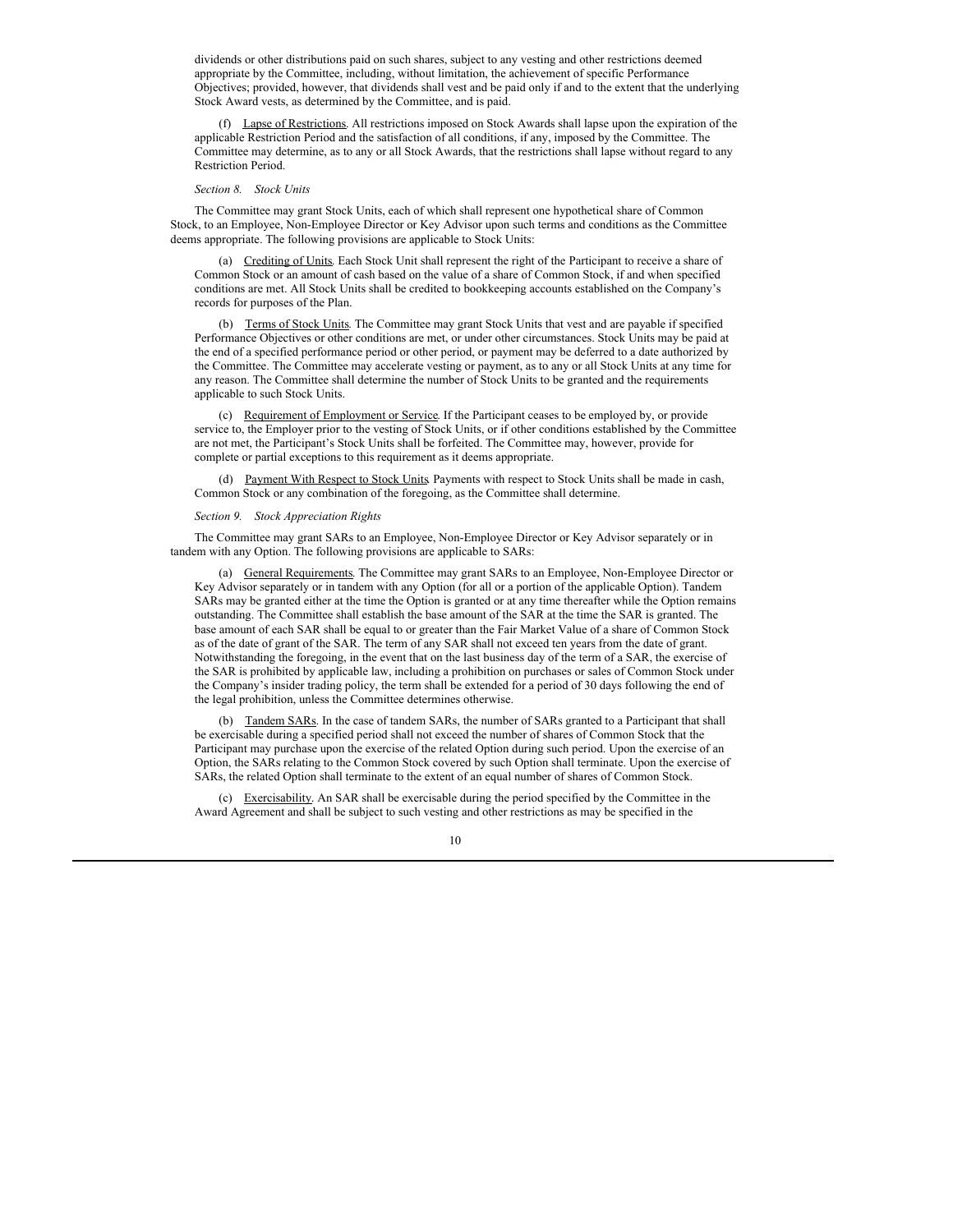Award Agreement. The Committee may accelerate the exercisability of any or all outstanding SARs at any time for any reason. SARs may only be exercised while the Participant is employed by, or providing service to, the Employer or during the applicable period after termination of employment or service as specified by the Committee. A tandem SAR shall be exercisable only during the period when the Option to which it is related is also exercisable.

(d) Grants to Non-Exempt Employees. Unless the Committee determines otherwise, SARs granted to persons who are non-exempt employees under the Fair Labor Standards Act of 1938, as amended, may not be exercisable for at least six months after the date of grant (except that such SARs may become exercisable, as determined by the Committee, upon the Participant's death, Disability or retirement, or other circumstances permitted by applicable regulations).

(e) Value of SARs. When a Participant exercises SARs, the Participant shall receive in settlement of such SARs an amount equal to the value of the stock appreciation for the number of SARs exercised. The stock appreciation for an SAR is the amount by which the Fair Market Value of the underlying Common Stock on the date of exercise of the SAR exceeds the base amount of the SAR as described in subsection (a).

(f) Form of Payment. The appreciation in an SAR shall be paid in shares of Common Stock, cash or any combination of the foregoing, as the Committee shall determine. For purposes of calculating the number of shares of Common Stock to be received, shares of Common Stock shall be valued at their Fair Market Value on the date of exercise of the SAR.

#### *Section 10. Other Stock-Based Awards*

The Committee may grant Other Stock-Based Awards, which are awards (other than those described in Sections 6, 7, 8 and 9 of the Plan) that are based on or measured by Common Stock, to any Employee, Non-Employee Director or Key Advisor, on such terms and conditions as the Committee shall determine. Other Stock-Based Awards may be awarded subject to the achievement of Performance Objectives or other criteria or other conditions and may be payable in cash, Common Stock or any combination of the foregoing, as the Committee shall determine.

#### *Section 11. Dividend Equivalents*

The Committee may grant Dividend Equivalents in connection with Stock Units or Other Stock-Based Awards. Dividend Equivalents may be paid currently or accrued as contingent cash obligations and may be payable in cash or shares of Common Stock, and upon such terms and conditions as the Committee shall determine; provided that Dividend Equivalents shall vest and be paid only if and to the extent the underlying Stock Units or Other Stock-Based Awards vest and are paid, as determined by the Committee. For the avoidance of doubt, no dividends or Dividend Equivalents will be granted in connection with Options or SARs.

#### *Section 12. Consequences of a Change in Control*

(a) Assumption of Outstanding Awards. Upon a Change in Control where the Company is not the surviving corporation (or survives only as a subsidiary of another corporation), all outstanding Awards that are not exercised or paid at the time of the Change in Control shall be assumed by, or replaced with grants that have comparable terms by, the surviving corporation (or a parent or subsidiary of the surviving corporation). After a Change in Control, references to the "Company" as they relate to employment matters shall include the successor employer in the transaction, subject to applicable law.

(b) Vesting Upon Certain Terminations of Employment Unless otherwise set forth in an Award Agreement, if a Change in Control occurs and Awards remain outstanding after the Change in Control (or are assumed by, or converted to similar awards with equivalent value as of the date of the Change in Control of, the surviving corporation (or a parent or Subsidiary of the surviving corporation)), and the Company or its successor terminates a Participant's employment without Cause upon or within one year after, the Change in Control, the Participant's outstanding Options and SARs shall vest and become exercisable, any restrictions on Stock Awards shall lapse and other Awards shall become payable. Awards that are based on Performance Objectives will vest and be payable in accordance with the terms set forth in the applicable Award Agreement.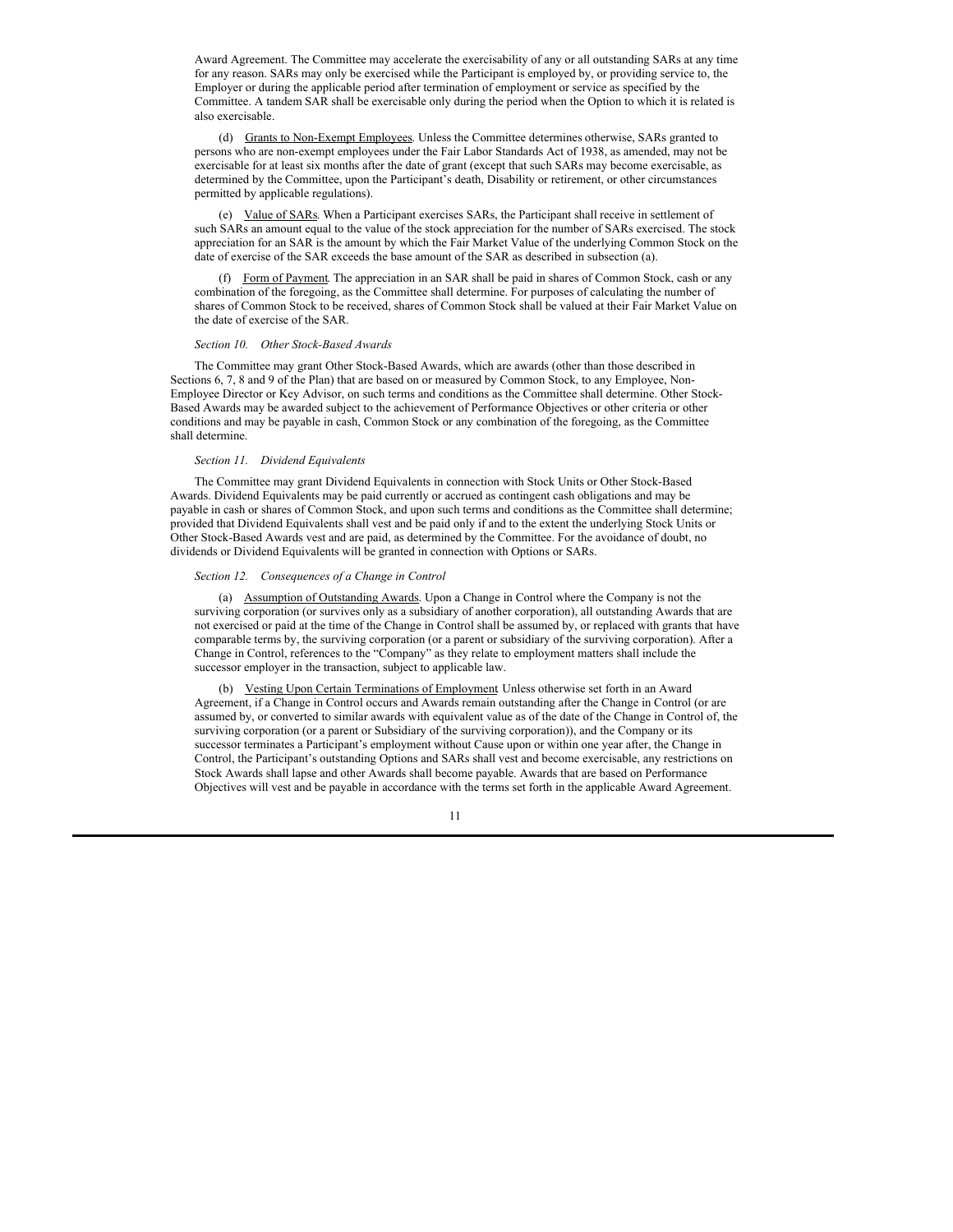(c) Other Alternatives. If Awards are not assumed by, or replaced with grants that have comparable terms by, the surviving corporation, then in the event of a Change in Control, outstanding Options and SARs shall be fully exercisable, restrictions on outstanding Stock Awards shall lapse, and other Awards shall become payable upon the Change in Control. Notwithstanding the foregoing, after providing for the acceleration of such Options or SARs, the Committee may require that Participants surrender their outstanding Options and SARs for cancellation and the Participants shall receive one or more payments by the Company, in cash, Common Stock, or other property (including the property, if any, payable in the transaction), as determined by the Committee, in an amount equal to the amount, if any, by which the then Fair Market Value of the shares of Common Stock subject to the Participant's unexercised Options and SARs exceeds the Exercise Price. Without limiting the foregoing, if the per share Fair Market Value of the Common Stock does not exceed the per share Exercise Price of an Option or SAR, the Company shall not be required to make any payment to the Participant upon surrender of the Option or SAR. Any acceleration, surrender, termination, settlement, or conversion shall take place as of the date of the Change in Control or such other date as the Committee may specify.

#### *Section 13. Deferrals*

The Committee may permit or require a Participant to defer receipt of the payment of cash or the delivery of shares that would otherwise be due to such Participant in connection with any Award. If any such deferral election is permitted or required, the Committee shall establish rules and procedures for such deferrals and may provide for interest or other earnings to be paid on such deferrals. The rules and procedures for any such deferrals shall be consistent with applicable requirements of section 409A of the Code.

# *Section 14. Withholding of Taxes*

(a) Required Withholding. All Awards under the Plan shall be subject to applicable federal (including FICA), state and local, foreign, or other tax withholding requirements. The Employer may require that the Participant or other person receiving Awards or exercising Awards pay to the Employer an amount sufficient to satisfy such tax withholding requirements with respect to such Awards, or the Employer may deduct from other wages and compensation paid by the Employer the amount of any withholding taxes due with respect to such Awards.

(b) Share Withholding. The Committee may permit or require the Employer's tax withholding obligation with respect to Awards paid in Common Stock to be satisfied by having shares withheld up to an amount that does not exceed the Participant's applicable withholding tax rate for federal (including FICA), state and local, foreign, or other tax liabilities. The Committee may, in its discretion, and subject to such rules as the Committee may adopt, allow Participants to elect to have such share withholding applied to all or a portion of the tax withholding obligation arising in connection with any particular Award. Unless the Committee determines otherwise, share withholding for taxes shall not exceed the Participant's minimum applicable tax withholding amount.

#### *Section 15. Transferability of Awards*

(a) Nontransferability of Awards. Except as described in subsection (b) below, only the Participant may exercise rights under an Award during the Participant's lifetime. A Participant may not transfer those rights except (i) by will or by the laws of descent and distribution or (ii) pursuant to a "qualified domestic relations order" as defined in the Code or Title I of the Employee Retirement Income Security Act of 1974, as amended, or the rules thereunder.. When a Participant dies, the personal representative or other person entitled to succeed to the rights of the Participant may exercise such rights. Any such successor must furnish proof satisfactory to the Company of his or her right to receive the Award under the Participant's will or under the applicable laws of descent and distribution.

(b) Transfer of Nonqualified Options. Notwithstanding the foregoing, the Committee may provide, in an Award Agreement, that a Participant may transfer Nonqualified Options to family members, or one or more trusts or other entities for the benefit of or owned by family members, consistent with the applicable securities laws, according to such terms as the Committee may determine; provided that the Participant receives no consideration for the transfer of an Option and the transferred Option shall continue to be subject to the same terms and conditions as were applicable to the Option immediately before the transfer.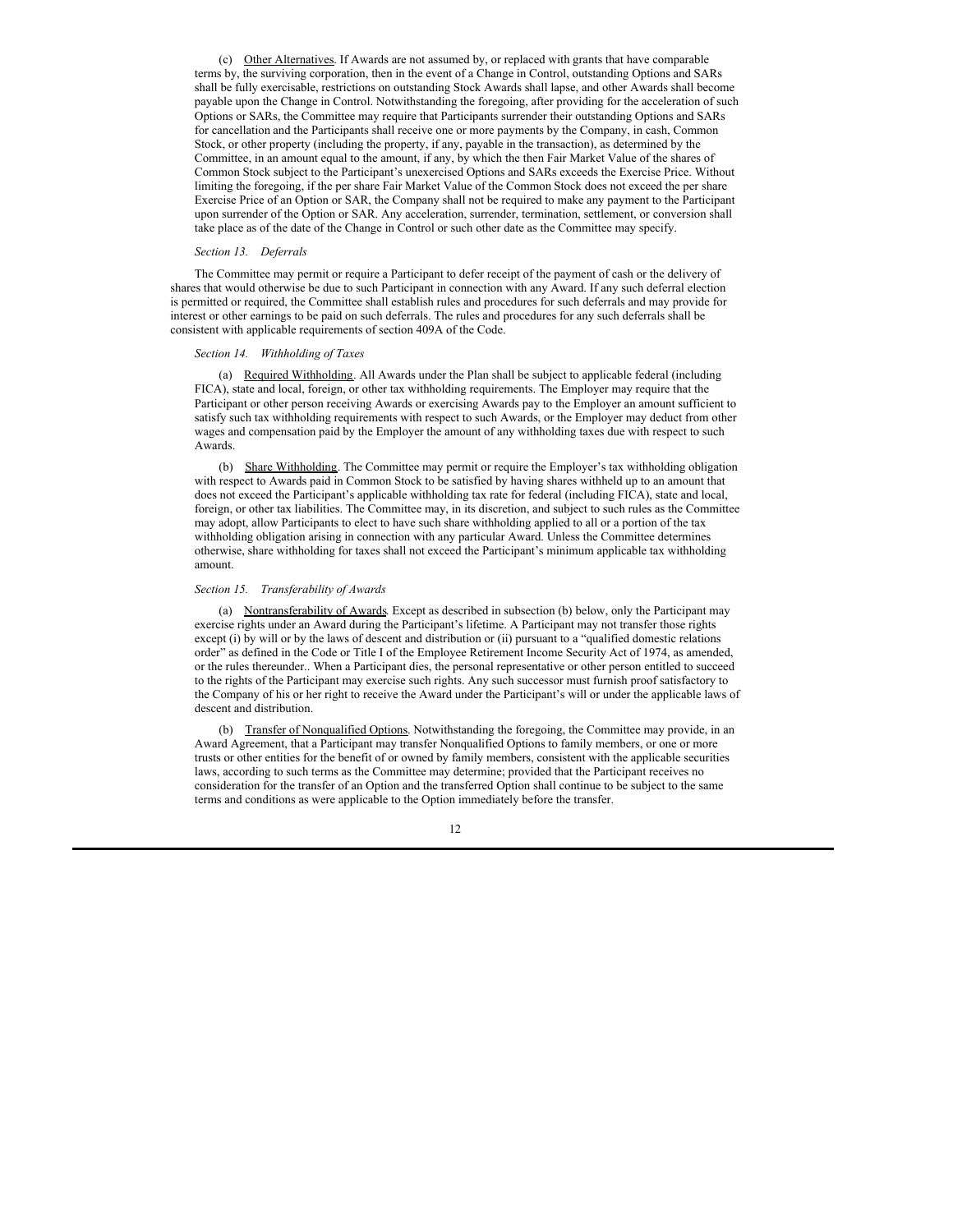#### *Section 16. Requirements for Issuance or Transfer of Shares*

No Common Stock shall be issued or transferred in connection with any Award hereunder unless and until all legal requirements applicable to the issuance or transfer of such Common Stock have been complied with to the satisfaction of the Committee. The Committee shall have the right to condition any Award on the Participant's undertaking in writing to comply with such restrictions on his or her subsequent disposition of the shares of Common Stock as the Committee shall deem necessary or advisable, and certificates representing such shares may be legended to reflect any such restrictions. Certificates representing shares of Common Stock issued or transferred under the Plan may be subject to such stop-transfer orders and other restrictions as the Committee deems appropriate to comply with applicable laws, regulations and interpretations, including any requirement that a legend be placed thereon.

#### *Section 17. Amendment and Termination of the Plan*

(a) Amendment. The Board may amend or terminate the Plan at any time; provided, however, that the Board shall not amend the Plan without stockholder approval if such approval is required in order to comply with the Code or other applicable law, or to comply with applicable stock exchange requirements.

(b) No Repricing of Options or SARs. Except in connection with a corporate transaction involving the Company (including, without limitation, any stock dividend, distribution (whether in the form of cash, Common Stock, other securities or property), stock split, extraordinary cash dividend, recapitalization, change in control, reorganization, merger, consolidation, split-up, spin-off, combination, repurchase or exchange of shares of Common Stock or other securities, or similar transactions), the Company may not, without obtaining stockholder approval, (i) amend the terms of outstanding Options or SARs to reduce the Exercise Price of such outstanding Options or base price of such SARs, (ii) cancel outstanding Options or SARs in exchange for Options or SARs with an Exercise Price or base price, as applicable, that is less than the Exercise Price or base price of the original Options or SARs or (iii) cancel outstanding Options or SARs with an Exercise Price or base price, as applicable, above the current stock price in exchange for cash or other securities.

(c) Termination of Plan. The Plan shall terminate on the day immediately preceding the tenth anniversary of its Effective Date, unless the Plan is terminated earlier by the Board or is extended by the Board.

(d) Termination and Amendment of Outstanding Awards. A termination or amendment of the Plan that occurs after an Award is made shall not materially impair the rights of a Participant unless the Participant consents or unless the Committee acts under Section 18(f) below. The termination of the Plan shall not impair the power and authority of the Committee with respect to an outstanding Award. Whether or not the Plan has terminated, an outstanding Award may be terminated or amended under Section 18(f) below or may be amended by agreement of the Company and the Participant consistent with the Plan, provided that the Participant's consent is not required if any termination or amendment to the Participant's outstanding Award does not materially impair the rights or materially increase the obligations of the Participant.

#### *Section 18. Miscellaneous*

(a) Awards in Connection with Corporate Transactions and Otherwise. Nothing contained in the Plan shall be construed to (i) limit the right of the Committee to make Awards under the Plan in connection with the acquisition, by purchase, lease, merger, consolidation or otherwise, of the business or assets of any corporation, firm or association, including Awards to employees thereof who become Employees, or (ii) limit the right of the Company to grant Options or make other awards outside of the Plan. The Committee may make an Award to an employee of another corporation who becomes an Employee by reason of a corporate merger, consolidation, acquisition of stock or property, reorganization or liquidation involving the Company, in substitution for an Option or stock award granted by such corporation. Notwithstanding anything in the Plan to the contrary, the Committee may establish such terms and conditions of the new Awards as it deems appropriate, including setting the Exercise Price of Options or the base price of SARs at a price necessary to retain for the Participant the same economic value as the prior options or rights.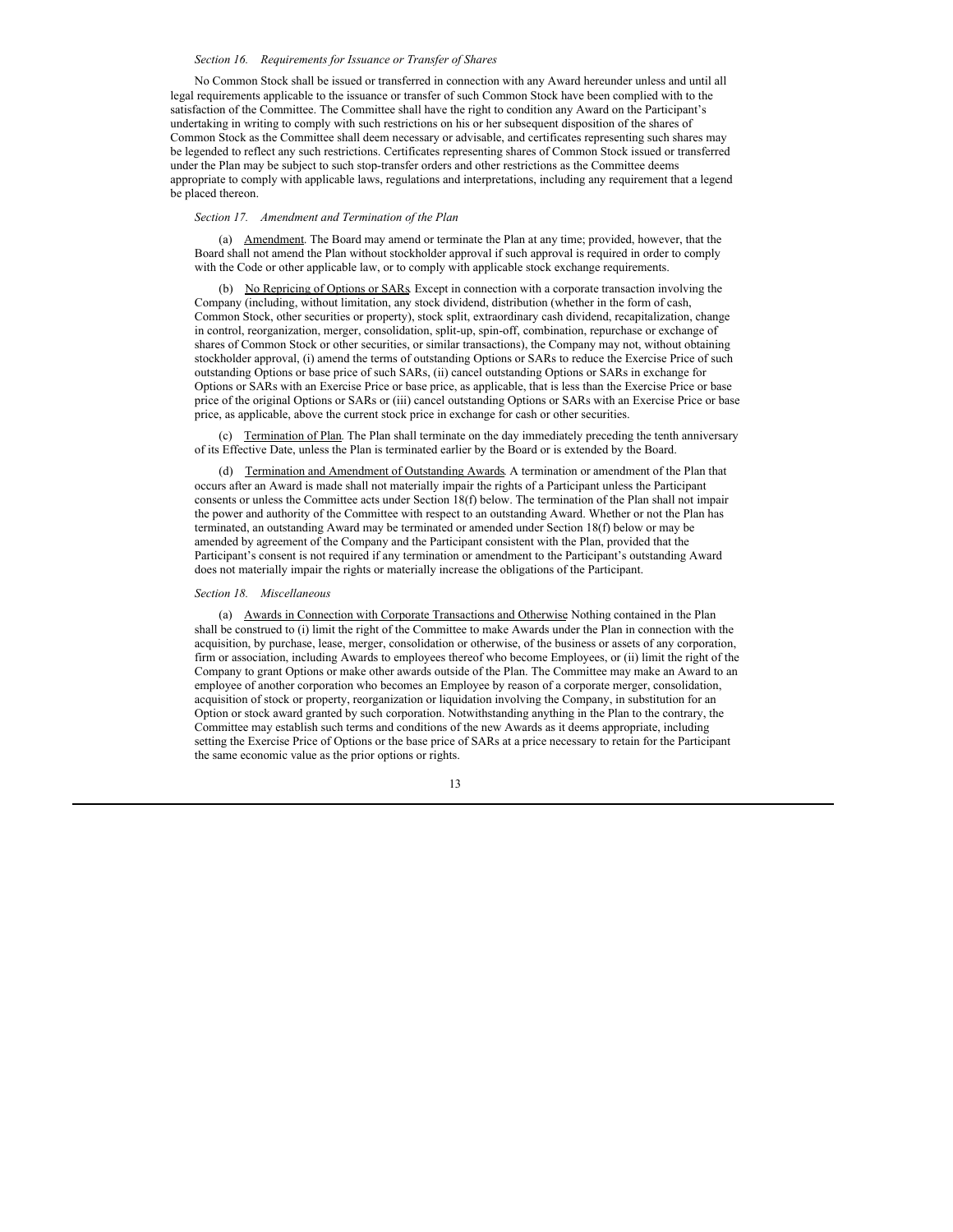(b) Governing Document. The Plan shall be the controlling document. No other statements, representations, explanatory materials or examples, oral or written, may amend the Plan in any manner. The Plan shall be binding upon and enforceable against the Company and its successors and assigns.

(c) Funding of the Plan. The Plan shall be unfunded. The Company shall not be required to establish any special or separate fund or to make any other segregation of assets to assure the payment of any Awards under the Plan.

(d) Rights of Participants. Nothing in the Plan shall entitle any Employee, Non-Employee Director, Key Advisor or other person to any claim or right to receive an Award under the Plan. Neither the Plan nor any action taken hereunder shall be construed as giving any individual any rights to be retained by or in the employ of the Employer or any other employment rights.

(e) No Fractional Shares. No fractional shares of Common Stock shall be issued or delivered pursuant to the Plan or any Award. Except as otherwise provided under the Plan, the Committee shall determine whether cash, other awards or other property shall be issued or paid in lieu of such fractional shares or whether such fractional shares or any rights thereto shall be forfeited or otherwise eliminated.

#### (f) Compliance with Law.

(i) The Plan, the exercise of Options and SARs and the obligations of the Company to issue or transfer shares of Common Stock under Awards shall be subject to all applicable laws and regulations, and to approvals by any governmental or regulatory agency as may be required. With respect to persons subject to section 16 of the Exchange Act, it is the intent of the Company that the Plan and all transactions under the Plan comply with all applicable provisions of Rule 16b-3 or its successors under the Exchange Act. In addition, it is the intent of the Company that, to the extent applicable, Awards comply with the requirements of section 409A of the Code. To the extent that any legal requirement of section 16 of the Exchange Act or section 409A of the Code as set forth in the Plan ceases to be required under section 16 of the Exchange Act or section 409A of the Code, that Plan provision shall cease to apply. The Committee may revoke any Award if it is contrary to law or modify an Award to bring it into compliance with any valid and mandatory government regulation. The Committee may also adopt rules regarding the withholding of taxes on payments to Participants. The Committee may, in its sole discretion, agree to limit its authority under this Section.

(ii) The Plan is intended to comply with the requirements of section 409A of the Code, to the extent applicable. Each Award shall be construed and administered such that the Award either (A) qualifies for an exemption from the requirements of section 409A of the Code or (B) satisfies the requirements of section 409A of the Code. If an Award is subject to section 409A of the Code, (I) distributions shall only be made in a manner and upon an event permitted under section 409A of the Code, (II) payments to be made upon a termination of employment or service shall only be made upon a "separation from service" under section 409A of the Code, (III) unless the Award specifies otherwise, each installment payment shall be treated as a separate payment for purposes of section 409A of the Code, and (IV) in no event shall a Participant, directly or indirectly, designate the calendar year in which a distribution is made except in accordance with section 409A of the Code.

(iii) Any Award that is subject to section 409A of the Code and that is to be distributed to a Key Employee upon separation from service shall be administered so that any distribution with respect to such Award shall be postponed for six months following the date of the Participant's separation from service, if required by section 409A of the Code. If a distribution is delayed pursuant to section 409A of the Code, the distribution shall be paid within 15 days after the end of the six-month period. If the Participant dies during such six-month period, any postponed amounts shall be paid within 90 days of the Participant's death. The determination of Key Employees, including the number and identity of persons considered Key Employees and the identification date, shall be made by the Committee or its delegate each year in accordance with section 416(i) of the Code and the "specified employee" requirements of section 409A of the Code.

(iv) Notwithstanding anything in the Plan or any Award agreement to the contrary, each Participant shall be solely responsible for the tax consequences of Awards under the Plan, and in no event shall the Company or any Subsidiary or affiliate of the Company have any responsibility or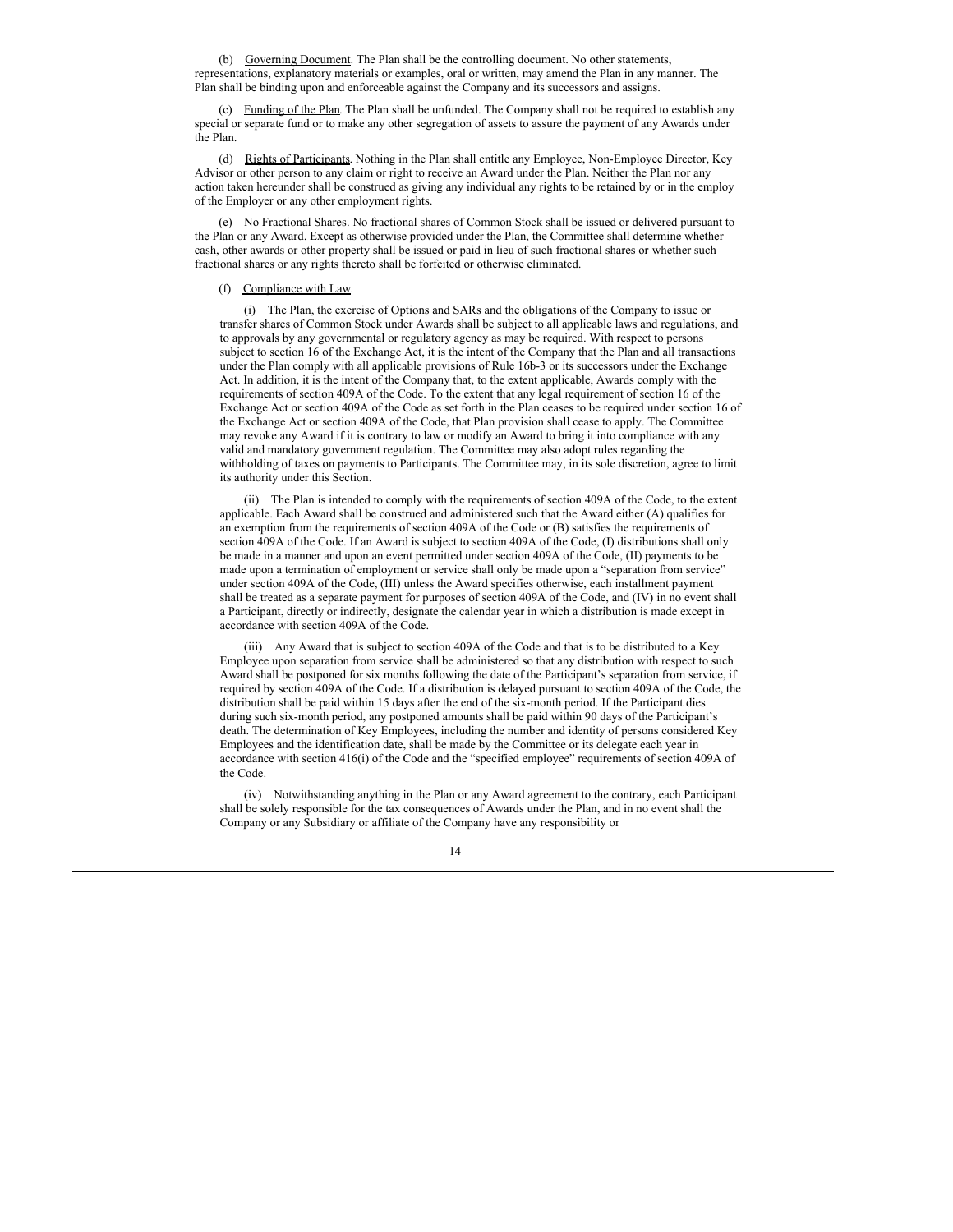liability if an Award does not meet any applicable requirements of section 409A of the Code. Although the Company intends to administer the Plan to prevent taxation under section 409A of the Code, the Company does not represent or warrant that the Plan or any Award complies with any provision of federal, state, local or other tax law.

(g) Beneficiary Designations. Subject to approval of the Committee from time to time, each Participant may name any beneficiary or beneficiaries (who may be named contingently or successively) to whom any benefit under the Plan is to be paid in case of his or her death before he or she receives any or all of such benefit. Each such designation shall revoke all prior designations by the same Participant, shall be in a form prescribed by the Company, and will be effective only when filed by the Participant in writing with the Company during the Participant's lifetime. In the absence of any such designation, benefits remaining unpaid at the Participant's death shall be paid to the Participant's estate. Any payment made to a beneficiary under this Plan in good faith shall fully discharge the Company from all further obligations with respect to that payment.

(h) Nature of Payments. Unless otherwise specified in the Award Agreement, Awards shall be special incentive payments to the Participant and shall not be taken into account in computing the amount of salary or compensation of the Participant for purposes of determining any pension, retirement, death or other benefit under (a) any pension, retirement, profit sharing, bonus, insurance, or other employee benefit plan of the Employer, except as such plan shall otherwise expressly provide, or (b) any agreement between (i) the Employer and (ii) the Participant, except as such agreement shall otherwise expressly provide.

(i) Military Service. Awards shall be administered in accordance with Section 414(u) of the Code and the Uniformed Services Employment and Reemployment Rights Act of 1994.

(j) Establishment of Subplans. The Board may from time to time establish one or more sub-plans under the Plan for purposes of satisfying applicable blue sky, securities or tax laws of various jurisdictions. The Board shall establish such sub-plans by adopting supplements to the Plan setting forth (i) such limitations on the Committee's discretion under the Plan as the Board deems necessary or desirable and (ii) such additional terms and conditions not otherwise inconsistent with the Plan as the Board shall deem necessary or desirable. All supplements adopted by the Board shall be deemed to be part of the Plan, but each supplement shall apply only to Participants within the affected jurisdiction and the Employer shall not be required to provide copies of any supplement to Participants in any jurisdiction that is not affected.

(k) Cancellation and Rescission of Awards. Unless the Award Agreement specifies otherwise, the Committee may cancel, rescind, suspend, withhold, or otherwise limit or restrict any unexercised Award at any time if the Participant is not in compliance with all applicable provisions of the Award Agreement and the Plan or if the Participant ceases to be employed by, or provide service to, the Employer.

(l) Clawback Rights. Subject to the requirements of applicable law, the Committee may provide in any Award Agreement that if a Participant breaches any restrictive covenant agreement between the Participant and the Employer or otherwise engages in activities that constitute Cause either while employed by, or providing service to, the Employer or within the applicable period of time thereafter, all Awards held by the Participant shall terminate, and the Company may rescind any exercise of an Option or SAR and the vesting of any other Award and delivery of shares upon such exercise or vesting (including pursuant to dividends and Dividend Equivalents), as applicable, on such terms as the Committee shall determine. In the event of any such rescission, the Company shall have the right to require that (i) the Participant shall return to the Company the shares received upon the exercise of any Option or SAR and/or the vesting and payment of any other Award (including pursuant to dividends and Dividend Equivalents) or, (ii) if the Participant no longer owns the shares, the Participant shall pay to the Company the amount of any gain realized or payment received as a result of any sale or other disposition of the shares (or, in the event the Participant transfers the shares by gift or otherwise without consideration, the Fair Market Value of the shares on the date of the breach of the restrictive covenant agreement or activity constituting Cause), net of the price originally paid by the Participant for the shares. Payment by the Participant shall be made in such manner and on such terms and conditions as may be required by the Committee. The Employer shall be